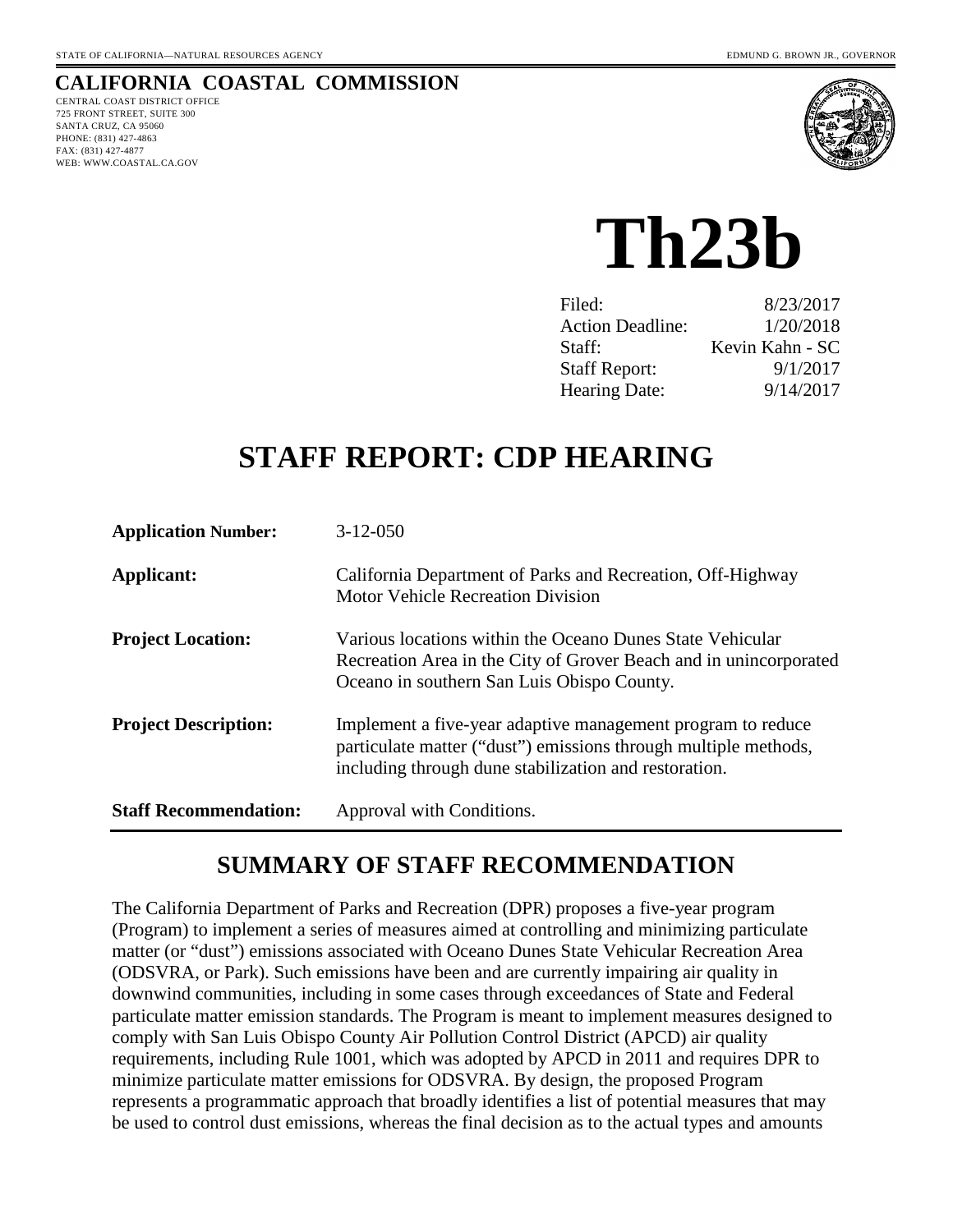of dust control measures to be used will be selected by DPR, in consultation with the California Air Resources Board (CARB) and APCD. Broadly, these measures are generally aimed at stabilizing dune structure and restoring dune surface properties in a manner that can help to reduce potential dust emissions. Proposed measures include planting up to 20 acres of native dune vegetation per year, both within and outside of areas used for Off-Highway Vehicle (OHV) riding (for a total of up to 100 acres of dune vegetation by the end of year five); deploying up to 40 acres of seasonal dust control measures (e.g., wind fencing) during the windy season (i.e., roughly from March to September each year) within the OHV riding area; and installing and operating monitoring equipment to evaluate dust abatement effectiveness. In addition, the Program includes additional related measures, including potentially planting trees on private property inland of ODSVRA boundaries, and installing grooved concrete 'track-out' devices<sup>[1](#page-1-0)</sup> to reduce inland sand transport at the two vehicular Park entrances at West Grand Avenue and Pier Avenue. And finally, the Program also seeks to authorize dust control measures that were permitted under prior years' emergency CDPs, including the installation of air quality monitoring equipment and the restoration of dune areas used for dust abatement purposes. Again, DPR identifies the proposed Program measures as potential options, acknowledging that the actual measures employed would be developed in conjunction with ACPD and CARB, including to meet Rule 1001 compliance and objectives.

The Coastal Act states that air quality protection programs are the principal responsibility of local air pollution control districts (APCD in this case) and CARB, and requires that Commission actions be consistent with these entities' air pollution control programs and requirements.<sup>[2](#page-1-1)</sup> That said, while the Act states that the Commission cannot establish or modify air quality or emission standards, the Commission must still review development required to implement air pollution control programs and requirements to ensure the development is consistent with Coastal Act requirements, including with respect to the protection of environmentally sensitive habitat areas (ESHA), public views, public recreational access, and other coastal resources. In other words, the Coastal Act does not provide an 'override' of Coastal Act requirements on the basis of air quality protection, and the Commission must still evaluate such proposed development for consistency with the Coastal Act.

In this case, DPR's proposed project emanates from, is meant to implement, and is proposed pursuant to APCD's dust emission reduction programs, including Rule 1001. Therefore, a key analytic question under the Coastal Act is whether DPR's proposed Program is consistent with APCD's (and CARB's) air pollution control programs and requirements, particularly Rule 1001, or whether changes are necessary to ensure consistency and compliance with their programs and requirements as the Coastal Act requires. In addition, the other key analytic question is whether DPR's proposed project, as well as any modifications necessary to ensure its consistency with APCD/CARB programs and requirements, is consistent with Coastal Act policies, particularly whether the methods to be used to abate dust comport with policies protecting and regulating dunes and their associated habitats, which in this location are considered to be ESHA under both

 $\overline{a}$ 

<span id="page-1-0"></span><sup>1</sup> Track-out devices refer to grates and grooves and similar apparatuses designed to shake loose sand from vehicles before it is taken further inland where it can contribute to potential dust problems.

<span id="page-1-1"></span><sup>&</sup>lt;sup>2</sup> Coastal Act Sections 30414 and 30253(c).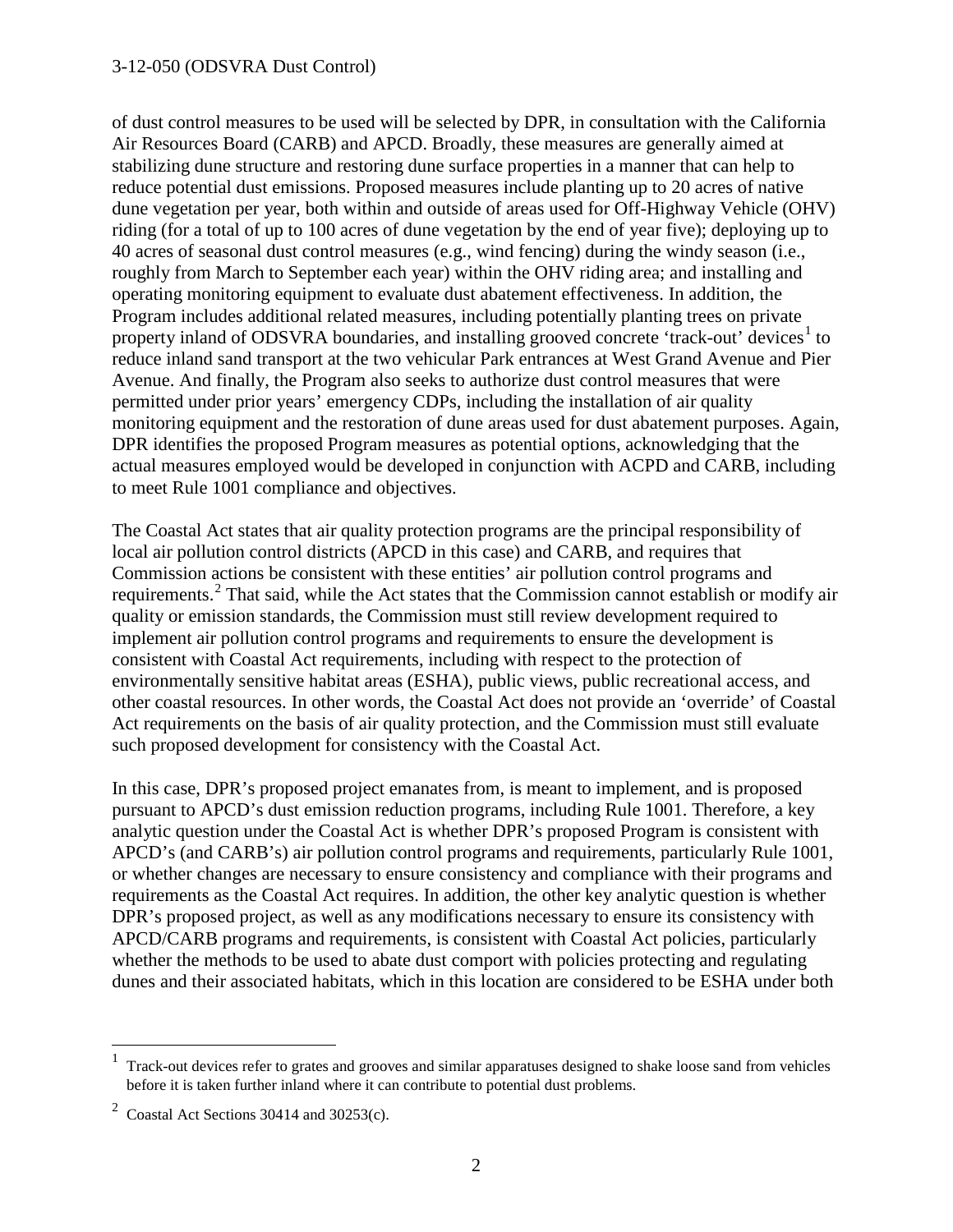the Coastal Act and the San Luis Obispo County LCP due to their rarity and especially valuable ecosystem/habitat function, and with Coastal Act public access and recreation policies.

With respect to the former question, in terms of the proposed Program's consistency with applicable air quality protection programs and requirements, both APCD and CARB have reviewed DPR's proposed project and have written letters formally stating their evaluation on the adequacy/efficacy of DPR's proposed project to reduce particulate matter emissions in accordance with applicable air quality protection requirements/programs, including Rule 1001 (see **Exhibits 8 and 9**). Notably, while both CARB and APCD agree that DPR's proposed programmatic approach appears to be generally broad enough to allow for an appropriate suite of potential measures to control and reduce dust/particulate matter, APCD has expressed concerns with some of the Program's detailed parameters. Specifically, while DPR's proposed project limits dust control measures to a defined program area boundary, specifies limits on the amounts of dust mitigation to be undertaken in any given year, and allows for dune vegetation planting to be located in areas not used for OHV riding, APCD has expressed concerns about all of these provisions. As more fully explained in this report, APCD is concerned that these provisions may unnecessarily restrict the type, amount, and location of dust control abatement which may be found, via further scientific study through ongoing air quality modeling being undertaken jointly by CARB, APCD, and DPR, to be needed to sufficiently abate dust emissions. As such, to allow for the measures that may be needed for consistency with applicable air quality requirements, APCD indicates that DPR's dust control Program needs to be modified to: ensure that dust control measures are allowed in any areas shown to be highly emissive, and that specific mitigation measures be based on scientific evidence and modeling, and not just within preprescribed boundaries and limits; ensure that dune vegetation is planted within areas used for OHV use due to these areas' greater emissivity relative to non-riding areas; and ensure that perimeter fencing around highly emissive areas is also a potential tool that could be used for dust abatement.

With these changes, APCD indicates that the Program would be sufficiently encompassing to allow the broad range of dust abatement measures that may be necessary to meet applicable air quality requirements, with the specific type, amount, and location of measures to be ultimately determined collaboratively among DPR, APCD, and CARB based on scientifically defensible air quality modeling. The Program would continue to be undertaken in an adaptive management framework where such measures are evaluated and modified for maximum dust abatement efficacy. APCD indicates that the Program would allow for the measures necessary to be consistent with applicable air quality requirements if it is modified in these ways. As such, and pursuant to Coastal Act Section 30253(c), staff is recommending that the suite of potential dust control measures be expanded as outlined by APCD, including that the specific areas where these measures are applied be focused on the proposed Program area, but that they can be applied wherever it makes the most sense for addressing APCD and CARB requirements based on the ongoing collaboration between DPR, APCD, and CARB. This CDP therefore authorizes the additional measures, locations, and amounts identified by APCD, but it in no way requires DPR to implement such additional measures, as the specific measures to be undertaken will be developed by DPR in conjunction with CARB and APCD. The CDP simply ensures that the proposed project will be consistent with Section 30253(c) by authorizing the type, amount, and location of dust abatement measures that may be needed to be consistent with applicable air quality requirements and that are otherwise consistent with the Coastal Act. In addition, staff is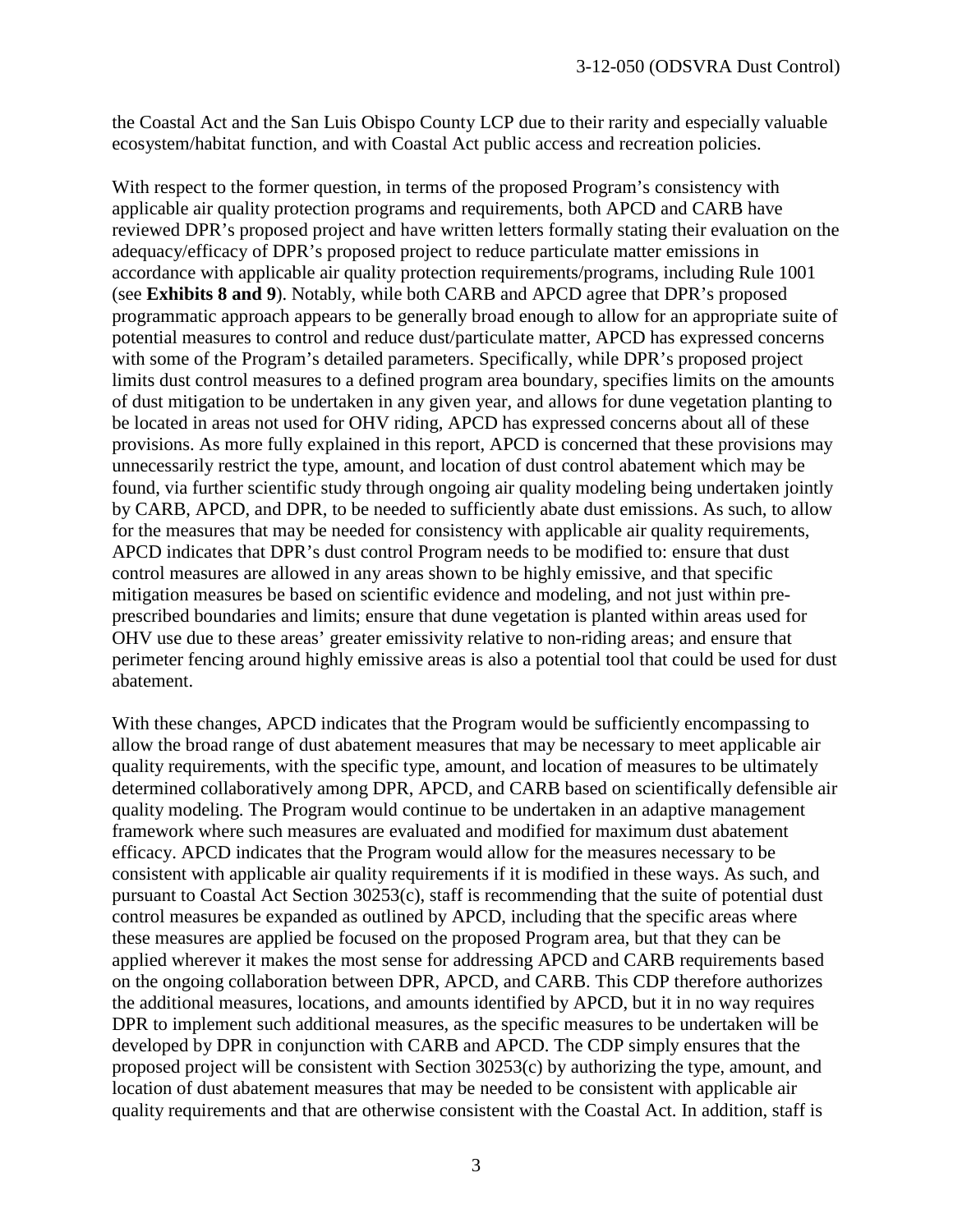recommending that the annual work program, intended to identify the specific measures to be applied for any particular year as proposed by DPR, be submitted with evidence that APCD and CARB have reviewed the measures and consider them consistent with their requirements, if any,<sup>[3](#page-3-0)</sup> related to dust control at ODSVRA. This further ensures that the work program will be consistent with Section 30253(c). Staff also recommends a condition to allow for the program to be extended past the initial five years if there are no changed circumstances requiring Commission review of the program as approved.

With respect to the Program's consistency with other Coastal Act requirements, the project (including as modified to meet applicable APCD requirements as required by the Coastal Act) at its core is a comprehensive Program that seeks to stabilize dune structure, and protect and restore dune surface properties so as to help reduce emissions, including within more emissive/disturbed areas currently used for OHV riding activity. The project is thus inherently an allowed use within dune ESHA and is designed not to significantly disrupt habitat values. Thus, as conditioned, the project is consistent with Coastal Act habitat protection policies.

At the same time, it appears likely that the Program will lead to a decrease in areas available for OHV recreation, some seasonally and some more permanent. Although this raises some Coastal Act public recreational access concerns, staff believes it is appropriate and Coastal Act consistent in this case, including as the Act explicitly requires that its public access provisions "be implemented in a manner that takes into account the need to regulate the time, place and manner of public access" depending on, among other things, "the capacity of the site to sustain use and at what level of intensity," and the need to potentially limit access "depending on such factors as the fragility of the natural resources in the area."[4](#page-3-1) In this case, it is appropriate to implement measures that have the effect of limiting the 'time, place, and manner' of OHV use associated with the fragile dunes in question to stabilize their structure, restore their surface properties, and address applicable air quality requirements. In addition, while the Program may result in limiting some areas currently open to OHV and camping recreational uses, significant public recreational access representing several thousand acres will still be available at ODSVRA, including some two square miles of dune and some three linear miles of beach available for OHV riding. Thus, for all these reasons, the project will not result in significant adverse impacts to public access and is consistent with these other Coastal Act policies.

As conditioned, DPR's approach to restore dune surface properties, minimize dust emissions, and meet applicable air quality requirements by, among other means, ensuring dune revegetation is located within emissive areas subject to OHV activity, and by ensuring that all measures are scientifically defensible and designed to comply with applicable APCD and CARB requirements, can be found consistent with the Coastal Act. Again, the approval authorizes a broad program for dust abatement and dune protection, with the specific measures to be deployed ultimately determined through partnership and coordination among DPR, CARB, and APCD and submitted to the Executive Director for review and approval to ensure their consistency with this CDP.

 $\overline{a}$ 

<span id="page-3-0"></span><sup>3</sup> If APCD or CARB have not imposed any "requirements" related to specific dust control measures, then the condition would not create such requirements.

<span id="page-3-1"></span><sup>4</sup> Coastal Act Section 30214.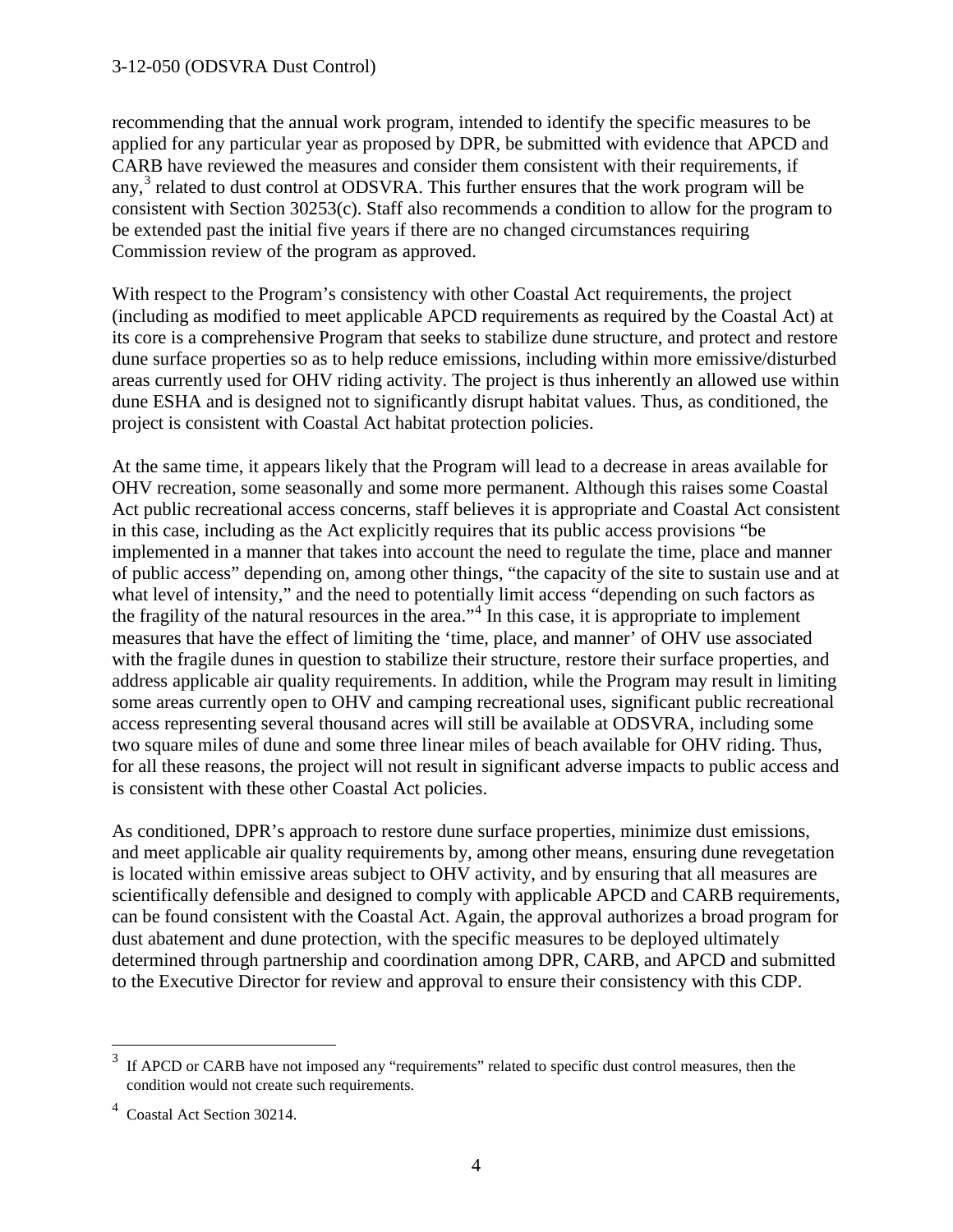Commission staff has worked extensively and cooperatively with DPR, APCD, CARB, and many interested members of the public over many years to address air quality in a manner that responds to the various needs, goals, and interests of the many parties involved. The Program, as modified, will allow for the flexibility and adaptability needed to abate what APCD has deemed a significant and ongoing public health threat, while also ensuring the protection of sensitive dune resources. As conditioned, the dust control Program is consistent with the Coastal Act, and staff recommends the Commission **approve** the CDP. The motion and resolution to do so are on page 7.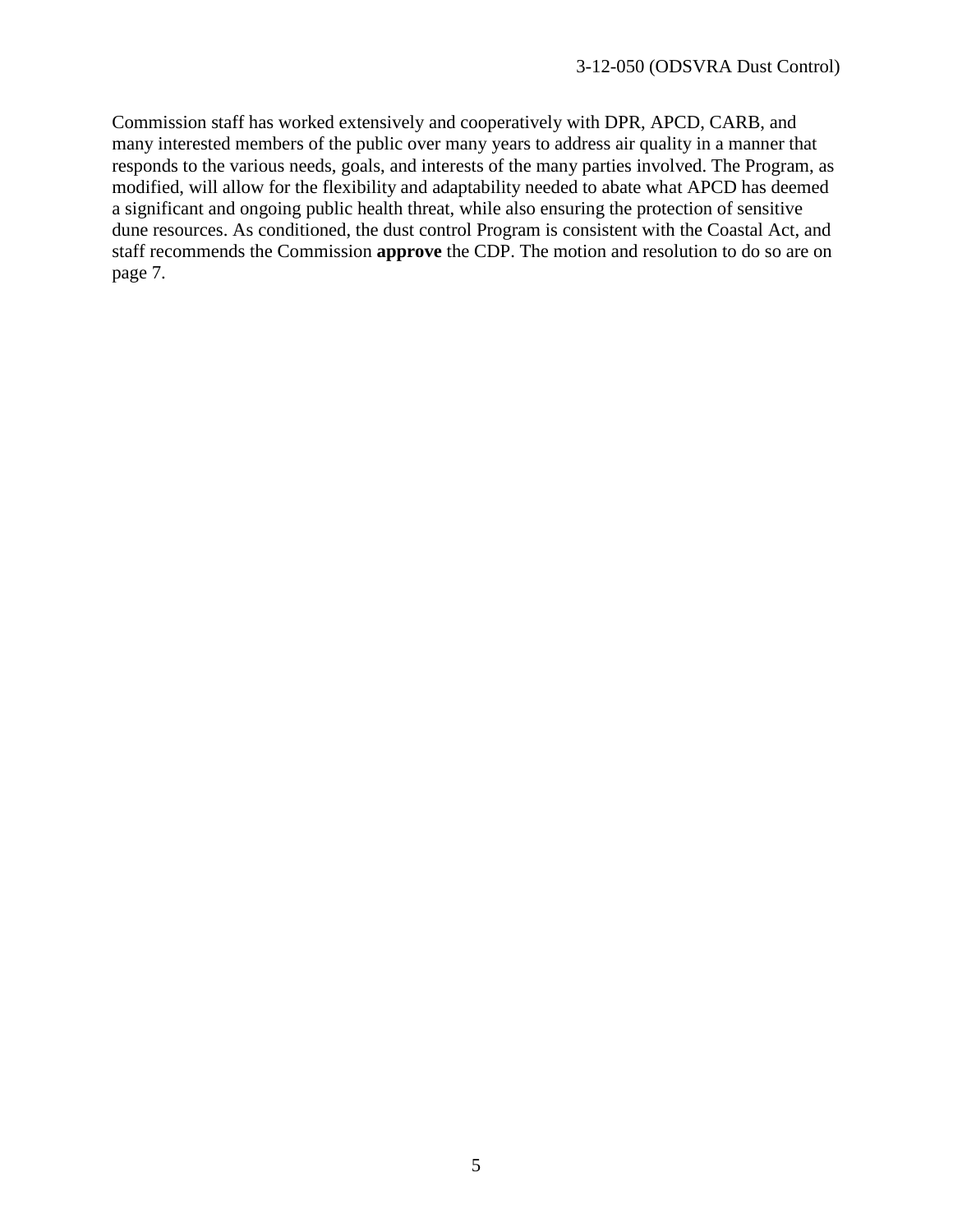## **TABLE OF CONTENTS**

| B. COASTAL DEVELOPMENT PERMIT 4-82-300 AND AMENDMENTS BACKGROUND 11 |  |
|---------------------------------------------------------------------|--|
|                                                                     |  |
|                                                                     |  |
| Е.                                                                  |  |
| F.                                                                  |  |
|                                                                     |  |
|                                                                     |  |
|                                                                     |  |
|                                                                     |  |

#### **APPENDICES**

Appendix A – Substantive File Documents

Appendix B – Staff Contacts with Agencies and Groups

#### **[EXHIBITS](https://documents.coastal.ca.gov/reports/2017/9/Th23b/Th23b-9-2017-exhibits.pdf)**

Exhibit 1: Project Location and Site Photos

Exhibit 2: ODSVRA Photos

Exhibit 3: San Luis Obispo County LCP ESHA Map

Exhibit 4: CDP 4-82-300 With Amendments

Exhibit 5: APCD Rule 1001

Exhibit 6: DPR's Proposed Dust Control Program

Exhibit 7: Dust Control Measures Photos

Exhibit 8: Letter from the California Air Resources Board (CARB)

Exhibit 9: Letter from the San Luis Obispo County Air Pollution Control District (APCD)

Exhibit 10: Memorandum from Coastal Commission Staff Ecologist Dr. Laurie Koteen

#### **[CORRESPONDENCE](https://documents.coastal.ca.gov/reports/2017/9/Th23b/Th23b-9-2017-corresp.pdf)**

Correspondence 1: Public Comments Received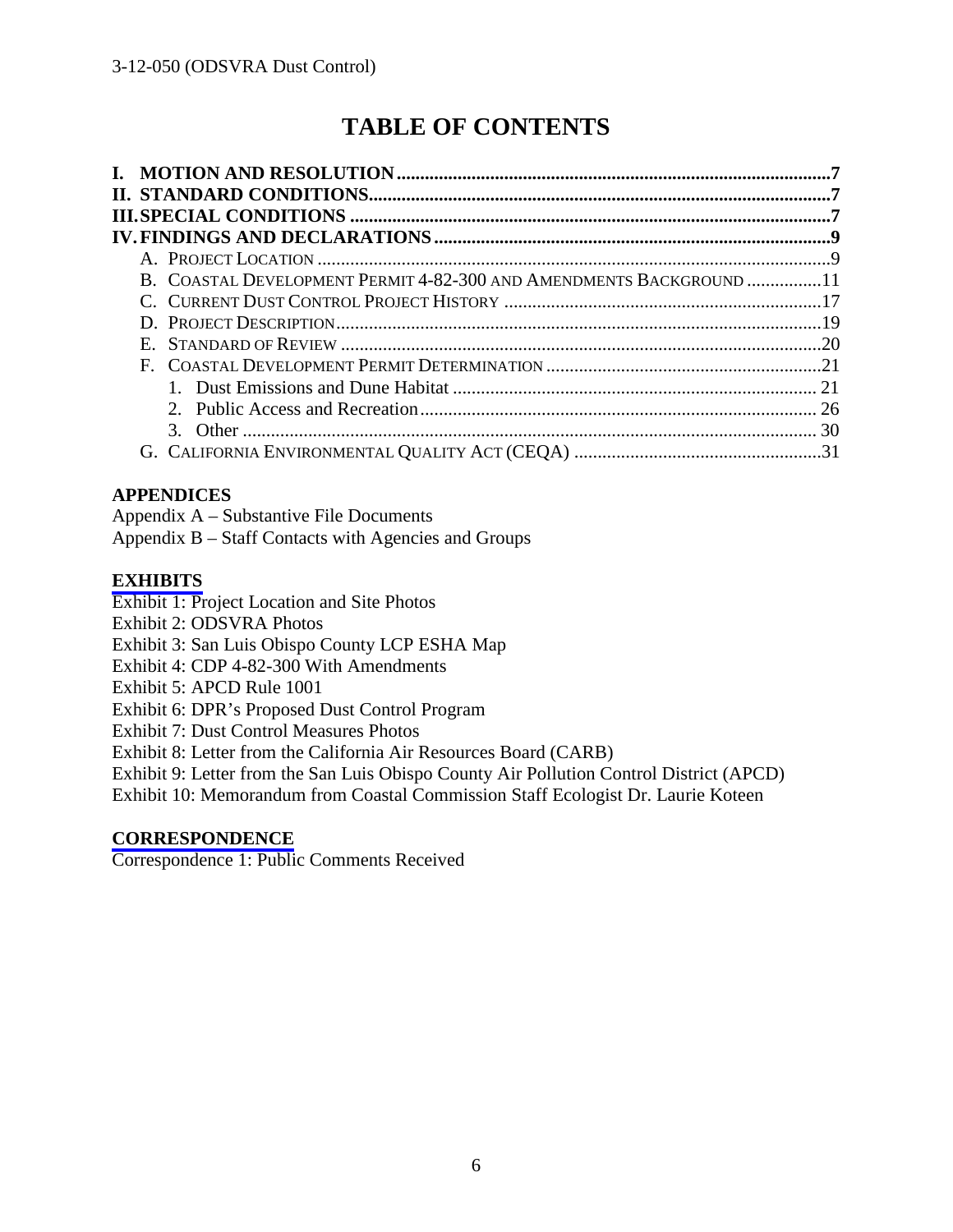## **I. MOTION AND RESOLUTION**

Staff recommends that the Commission, after public hearing, **approve** a coastal development permit for the proposed development. To implement this recommendation, staff recommends a **YES** vote on the following motion. Passage of this motion will result in approval of the CDP as conditioned and adoption of the following resolution and findings. The motion passes only by affirmative vote of a majority of the Commissioners present.

*Motion: I move that the Commission approve Coastal Development Permit Number 3- 12-050 pursuant to the staff recommendation, and I recommend a yes vote.* 

*Resolution to Approve CDP: The Commission hereby approves Coastal Development Permit Number 3-12-050 and adopts the findings set forth below on grounds that the development as conditioned will be in conformity with the policies of Chapter 3 of the Coastal Act. Approval of the permit complies with the California Environmental Quality Act because either 1) feasible mitigation measures and/or alternatives have been incorporated to substantially lessen any significant adverse effects of the development on the environment, or 2) there are no further feasible mitigation measures or alternatives that would substantially lessen any significant adverse impacts of the development on the environment.* 

## **II. STANDARD CONDITIONS**

This permit is granted subject to the following standard conditions:

- **1. Notice of Receipt and Acknowledgment**. The permit is not valid and development shall not commence until a copy of the permit, signed by the Permittee or authorized agent, acknowledging receipt of the permit and acceptance of the terms and conditions, is returned to the Commission office.
- **2. Expiration.** If development has not commenced, the permit will expire two years from the date on which the Commission voted on the application. Development shall be pursued in a diligent manner and completed in a reasonable period of time. Application for extension of the permit must be made prior to the expiration date.
- **3. Interpretation.** Any questions of intent of interpretation of any condition will be resolved by the Executive Director or the Commission.
- **4. Assignment.** The permit may be assigned to any qualified person, provided assignee files with the Commission an affidavit accepting all terms and conditions of the permit.
- **5. Terms and Conditions Run with the Land.** These terms and conditions shall be perpetual, and it is the intention of the Commission and the Permittee to bind all future owners and possessors of the subject property to the terms and conditions.

## **III. SPECIAL CONDITIONS**

This permit is granted subject to the following special conditions: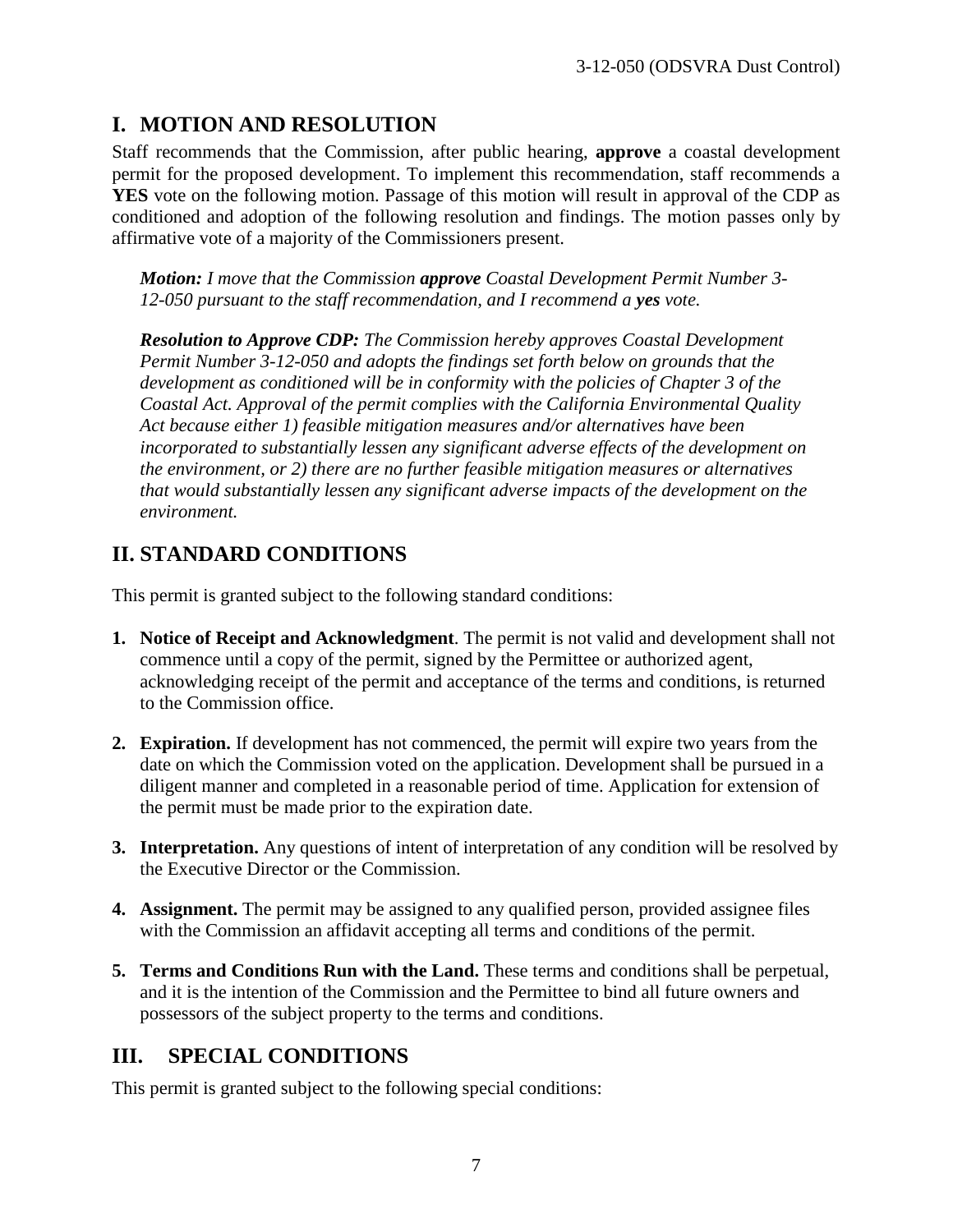- **1. Approved Project.** This CDP authorizes the Permittee to implement specified airborne particulate matter emission ("dust") control and related monitoring measures at ODSVRA in order to reduce and control dust generated at the Oceano Dunes State Vehicular Recreation Area (ODSVRA) consistent with the requirements of San Luis Obispo County Air Pollution Control District (APCD) subject to these standard and special conditions, including all of the following:
	- **(a) Dust Control Measures.** Approved dust control measures include planting native dune vegetation, installing wind fencing, installing porous roughness elements, installing perimeter fencing (around emissive 'hot spots'), installing 'track out' devices at the Pier Avenue and West Grand Avenue entrances to ODSVRA, and installing native trees inland of ODSVRA. Soil stabilizers and straw bales shall only be utilized when the Executive Director determines that the proposed soil stabilizers and/or straw bales will be utilized in an amount, configuration, and composition that will not significantly disrupt dune habitat values (e.g., no significant degradation of dune habitats and/or vegetation, etc.).
	- **(b) Monitoring Measures.** Approved monitoring measures include the construction and operation of the S1 and Oso Flaco Meteorological and Air Quality Monitoring Stations in the locations identified in Exhibit 6, as well as other similar monitoring stations consistent with APCD or California Air Resources Board (CARB) requirements.
	- **(c) Dust Control and Monitoring Area.** Approved dust control and monitoring measures are to be located in the area identified as "Primary Dust Control Area" in Exhibit 6, but may extend out of this area as necessary to meet CARB or APCD requirements, subject to concurrence by the Executive Director. In addition, track out devices are to be located at Pier and West Grand Avenues, but shall only be allowed within the existing paved street areas and shall not be allowed on the beach sand. Further, native trees shall only be planted where the Permittee has provided property owner consent for same, and where the Executive Director determines that the proposed native trees will be planted in an amount, configuration, and species type that will not have significant adverse effects on coastal resources (e.g., no obstruction of any public coastal views, no significant degradation of dune vegetation and habitat, no loss of prime agricultural lands or lands used for agricultural production, etc.).
	- **(d) Dust Control Measures Coverage.** Approved dust control measures are expected to result in planting/maintaining approximately 20 acres of vegetation each year (or approximately 100 acres over a five-year period), and installing approximately 40 acres of other dust control (e.g., wind fencing, etc.) during the windy season (i.e., between March through September) each year.
	- **(e) APCD and CARB Requirements.** Notwithstanding subsections (a) through (d) above, any dust control measures implemented under this CDP shall be consistent with any applicable requirements of APCD or CARB related to dust control at ODSVRA.

The Permittee shall undertake development in accordance with the Approved Project described above, unless the Commission amends this CDP or the Executive Director determines that no amendment is legally required for any proposed minor deviations. All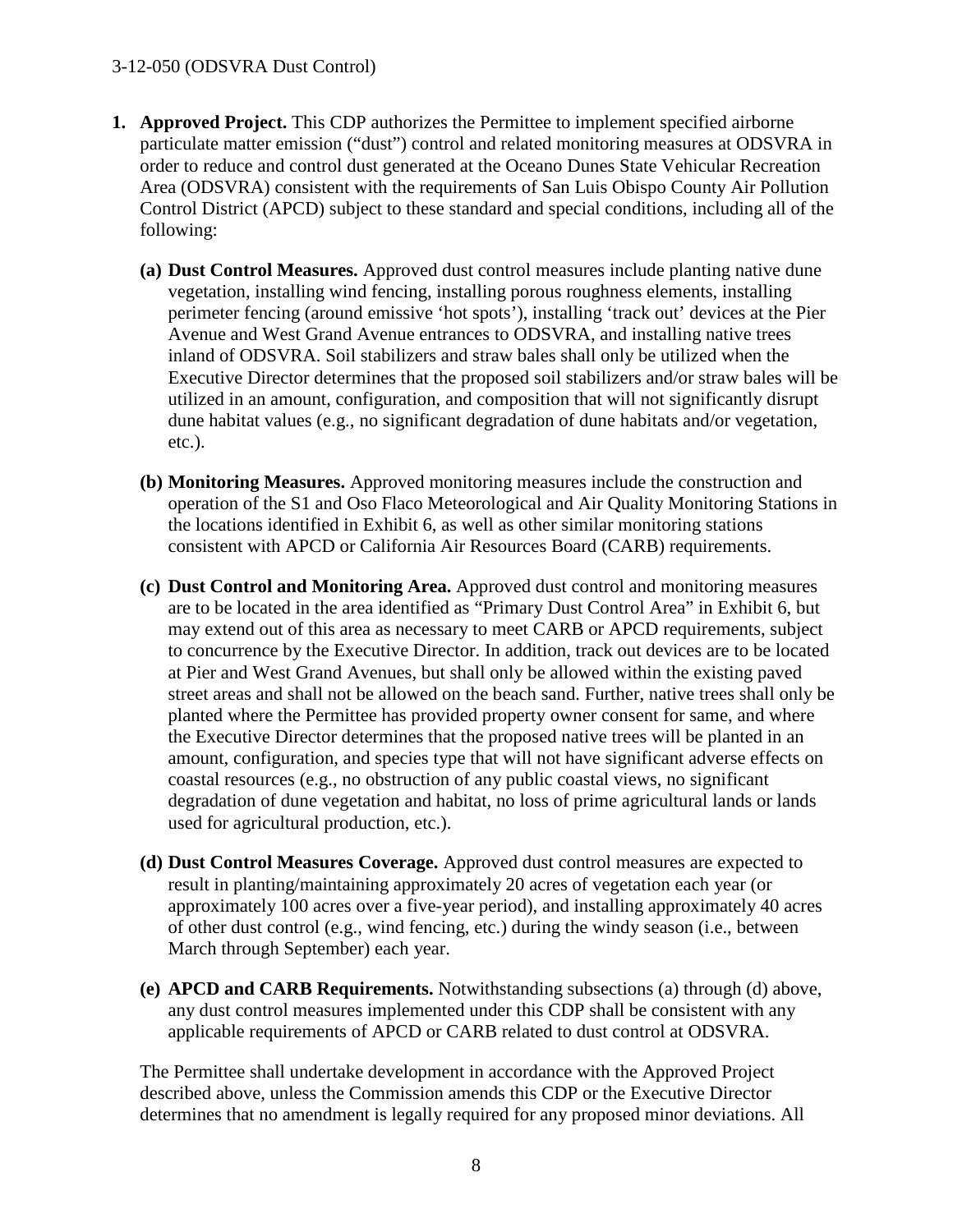requirements of the Approved Project described above shall be enforceable components of the CDP.

- **2. Annual Approval Required.** Prior to implementing any of the Approved Project elements for each calendar year, the Permittee shall submit, for Executive Director review and approval, an Annual Work Plan that clearly describes the dust control and monitoring measures to be implemented for that year, where the Annual Work Plan shall be submitted with evidence that APCD and CARB have reviewed the measures and consider them consistent with their requirements related to dust control at ODSVRA. Each Annual Work Plan shall include a description of the previous year's measures, including monitoring data identifying effectiveness and any coastal resource impacts, including the effectiveness and success of dune revegetation.
- **3. Duration of Authorization.** This CDP authorizes the Approved Project for five years (i.e., until September 14, 2022). The Executive Director may extend the expiration date by additional five-year periods if the Permittee submits a written request to do so prior to September 14, 2022 (and prior to the expiration date for any subsequent five-year extension approvals), where such request shall summarize the previous five year's efforts subject to the same requirements as the Annual Work Plan, and the expiration date shall only be extended if the summary of the Annual Work Plans and/or other related information demonstrate that there are not changed circumstances that the Executive Director determines would require the proposal to be heard as a new CDP or CDP amendment by the Coastal Commission.
- **4. Indemnification by Permittee/Liability for Costs and Attorneys' Fees.** By acceptance of this CDP, the Permittee agrees to reimburse the Coastal Commission in full for all Coastal Commission costs and attorneys' fees (including (1) those charged by the Office of the Attorney General, and (2) any court costs and attorneys' fees that the Coastal Commission may be required by a court to pay) that the Coastal Commission incurs in connection with the defense of any action brought by a party other than the Permittee against the Coastal Commission, its officers, employees, agents, successors and assigns challenging the approval or issuance of this CDP. The Coastal Commission retains complete authority to conduct and direct the Commission's defense of any such action against the Coastal Commission.

## **IV. FINDINGS AND DECLARATIONS**

The Commission finds and declares as follows:

#### **A. PROJECT LOCATION**

The proposed project is located in multiple locations at and near the Oceano Dunes State Vehicular Recreation Area (ODSVRA, or Park). Formerly known as Pismo Dunes State Vehicular Recreation Area, ODSVRA is located on the central California coast in southern San Luis Obispo County (see **Exhibit 1**). ODSVRA is part of the much larger 18-mile-long Guadalupe-Nipomo Dunes complex. The cities of Pismo Beach and Grover Beach form the northern border of the Park. To the east are the Phillips 66 Refinery (formerly ConocoPhillips Refinery), the unincorporated community of Oceano, and private lands that generally consist of dunes, coastal scrub, and agricultural fields. The southern border of the Park abuts the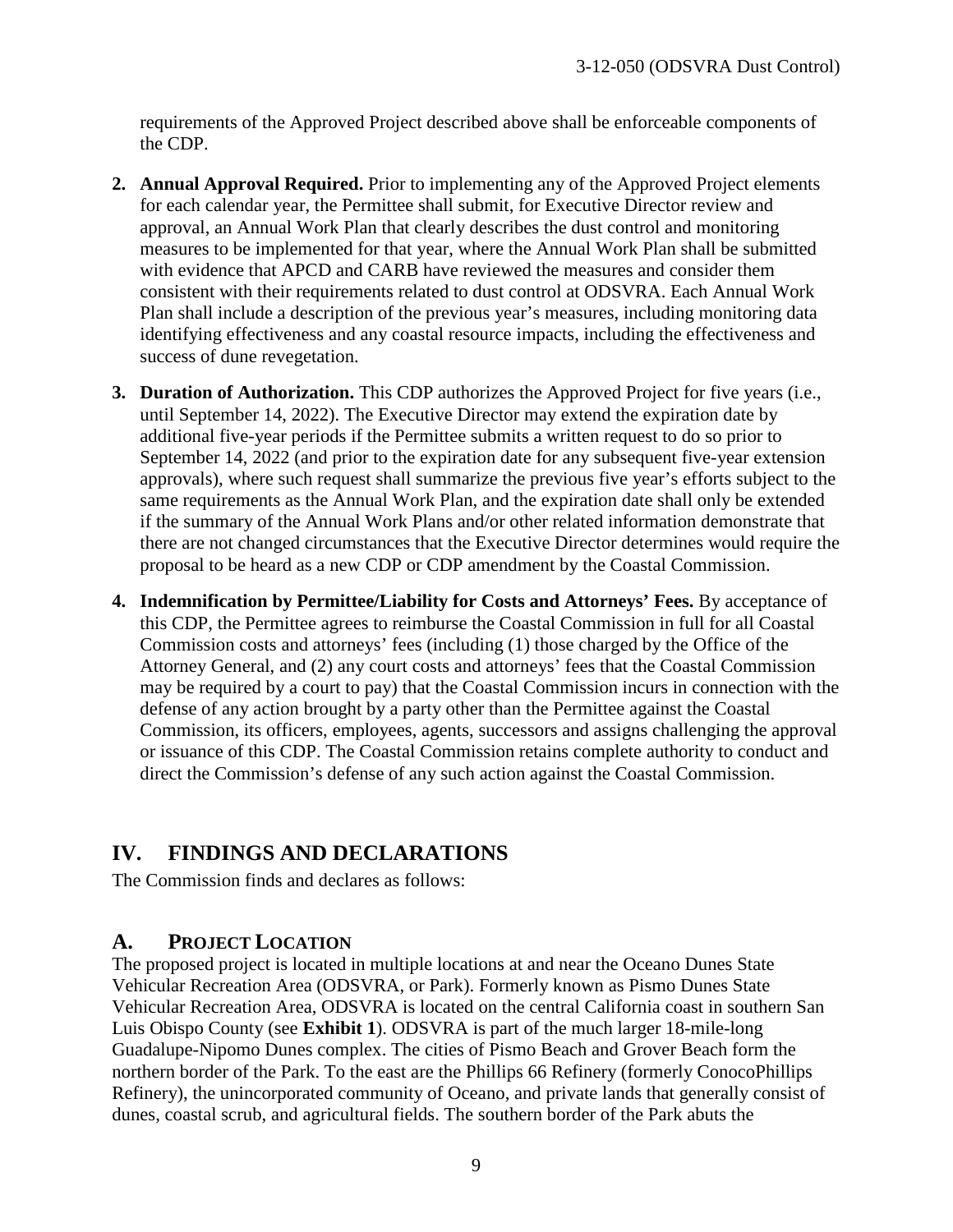$\overline{a}$ 

Guadalupe-Nipomo Dunes National Wildlife Refuge. ODSVRA is mostly owned and entirely operated by the California Department of Parks and Recreation's (DPR) Off-Highway Motor Vehicle Division. The Park is a very popular visitor destination, with annual attendance in the millions and annual vehicular use in the hundreds of thousands.

ODSVRA encompasses 3,590 acres and includes approximately six linear miles of sandy beach. Approximately 1,500 acres of ODSVRA (or almost two square miles) and three miles of beach are currently available for off-highway vehicle (OHV) use, and street-legal vehicle use can range essentially along the entire six-mile stretch. The Park varies in width from a few hundred yards along its northerly boundaries near the Pismo Dunes Natural Preserve to up to three miles wide in places along its southerly portion. ODSVRA is divided into different regions based upon allowable activities, including areas set aside strictly for resource protection and preservation, for street-legal vehicle use, and for a combination of street-legal/OHV use. The separation and delineation of these specific areas was developed through past cooperative efforts of DPR, the Coastal Commission, San Luis Obispo County, and the California Department of Fish and Wildlife (CDFW). The entire ODSVRA area has been identified by the Commission as an environmentally sensitive habitat area (ESHA).<sup>[5](#page-9-0)</sup> Furthermore, the entire ODSVRA area is mapped as a sensitive resource area (which also constitutes ESHA per the LCP) in the San Luis Obispo County LCP (see **Exhibit 3**). ODSVRA is part of a significant and sensitive ecological system, the Nipomo-Guadalupe dunes complex, much of which has been preserved exclusively for habitat protection purposes. In addition, ODSVRA has been identified as critical habitat for the threatened Western snowy plover, and supports other sensitive species, including the endangered California least tern, Steelhead trout, and Tidewater goby, which are protected under the Federal and State Endangered Species Acts.

There are two interim vehicular entry points for ODSVRA.<sup>[6](#page-9-1)</sup> The northernmost entrance (and the northern boundary for allowed vehicular use of any kind on the beach) is at West Grand Avenue within the City of Grover Beach (see **Exhibit 1**). The second entrance is located about one mile south of West Grand Avenue at Pier Avenue within the unincorporated community of Oceano. From both entry points onto the beach, street-legal vehicles then drive approximately two miles south along the lower beach towards the interim OHV staging and allowed riding areas (see staging and riding areas noted on **Exhibit 1**). This staging area is the designated area where OHVs that have been trailered in by street-legal vehicles can be off-loaded and ridden. OHVs may be off-loaded in other areas south of the staging area, but the staging area at Post 2 is the location where OHV use is first allowed heading south from the interim entrance points. OHV riding is allowed in most of the Park area south of the staging area, and street-legal vehicle use can range essentially along the entire six-mile stretch of the ODSVRA. The riding area consists of the sandy beach located between the staging area to the fencing constructed north of Oso Flaco Lake, a distance of approximately three miles, as well as the back dunes from approximately Post 4 to Post 8, where the back dune riding area extends in some areas almost two miles inland. Included in the riding area between approximately Post 4 and Post 7 is the La Grande property (see **Exhibit 1**). The La Grande property occupies 584 acres of the Park (or

<span id="page-9-0"></span><sup>5</sup> See, for example, CDP 4-82-300 as amended, and Commission reviews related to its implementation over the years.

<span id="page-9-1"></span><sup>&</sup>lt;sup>6</sup> See discussion that follows regarding CDP 4-82-300 for details on the 'interim' nature of Park access.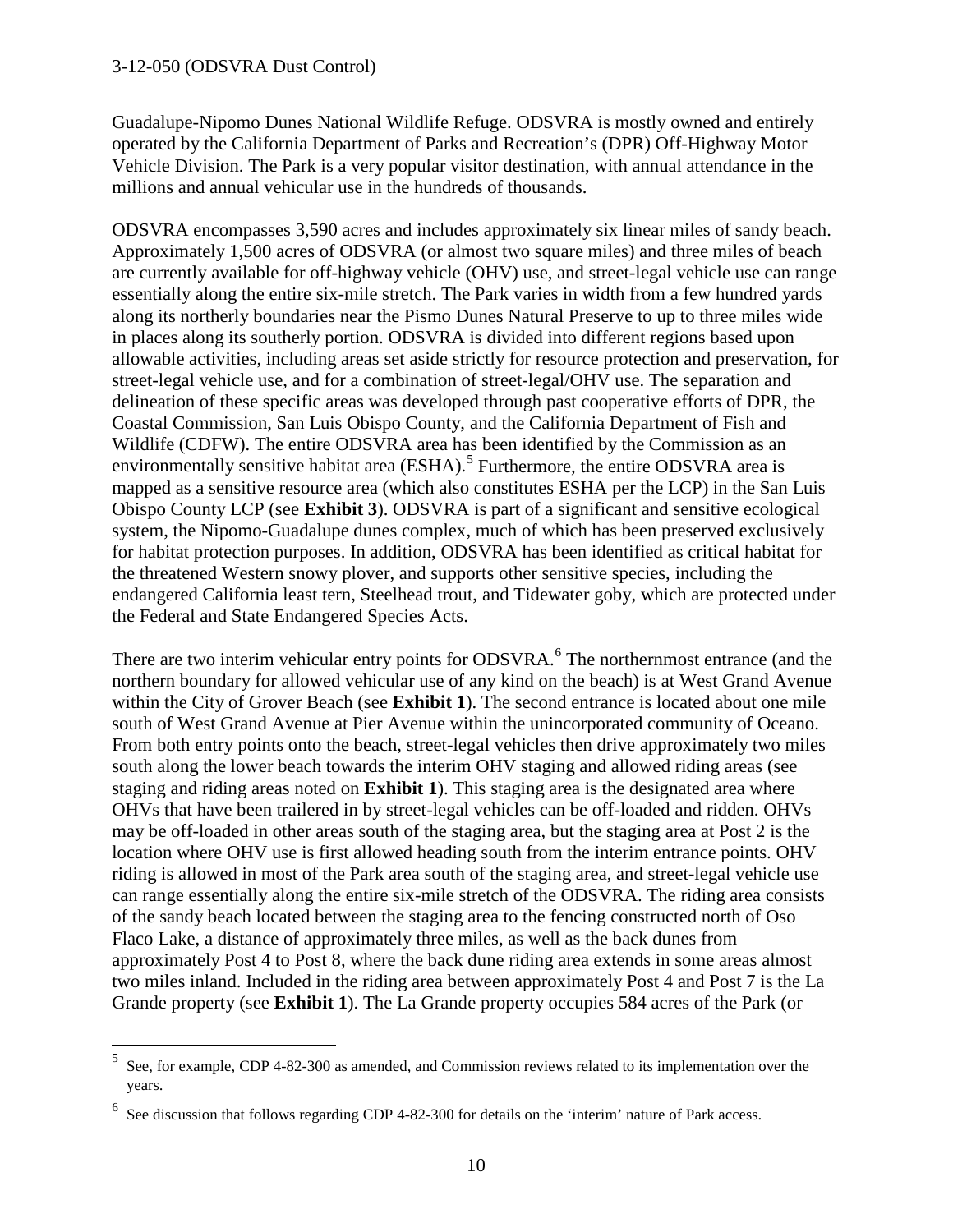about 40% of the overall riding area), and this area is primarily owned by San Luis Obispo County<sup>[7](#page-10-0)</sup> and is currently leased by the County to DPR on a month-to-month basis.

Just south of the open riding area is the Oso Flaco Lake area (see **Exhibit 1**). The Oso Flaco Lake area was historically open to riding prior to the creation of ODSVRA, but was closed off to OHV use in 1982 due to severe resource degradation from OHV use in that area. This area now supports a healthy system of distinct habitats, including freshwater lakes and a marsh, a significant riparian system, vegetated dune habitats, and coastal sage scrub. A pedestrian-only access point to the Oso Flaco Lake area is located at the end of Oso Flaco Lake Road.

See site location maps, ODSVRA maps and figures, and photos of the ODSVRA area in **Exhibits 1 and 2**. In addition, DPR also provides access to an interactive virtual tour of the site that is available at [http://www.regal360.com/clients/ohv/index.html.](http://www.regal360.com/clients/ohv/index.html)

## **B. COASTAL DEVELOPMENT PERMIT 4-82-300 AND AMENDMENTS BACKGROUND**

Under the Coastal Act, ODSVRA operates under a CDP issued by the Coastal Commission in 1982. The CDP identifies the basic parameters for Park operation, including its access and staging areas, where OHV riding and camping is allowed, the number of allowed OHV vehicles and camping units allowed, and requirements for habitat and sensitive species protection. The CDP has a long history and a unique operating structure, and has been amended five times, as described below.

#### *CDP 4-82-300*

On June 17, 1982, prior to certification of the LCP's Land Use Plan (LUP), the Commission first approved CDP 4-82-300 to allow DPR to construct fencing to delineate use and restricted areas, to establish interim Park access control (via the construction of two interim kiosks at entry locations), to designate an interim OHV staging area, and to address the carrying capacity of the Park by setting vehicle use limits. The fencing, interim staging and access areas, and use limits were permitted as the initial phase of what was seen as a longer term program to manage OHV use within the ODSVRA consistent with the access, recreation, and resource protection policies of the Coastal Act.

Special Condition 2 of CDP 4-[8](#page-10-1)2-300 (see Exhibit 4)<sup>8</sup> required the temporary access kiosks to be located at West Grand Avenue in Grover Beach and Pier Avenue in Oceano (see locations in **Exhibit 2**). Per Special Condition 3, the kiosks were to be manned with DPR representatives giving OHV users information about the CDP 4-82-300 terms and conditions, including with respect to CDP restrictions on riding within fenced-off areas, prohibitions on riding within the

<span id="page-10-0"></span> $\overline{a}$ 7 According to DPR, there are also 41 additional private inholdings in the La Grande Tract area, totaling some 4.5 acres overall. Each of these property owners has been invited to be a co-applicant for this proposed project in accordance with Coastal Act section 30601.5, but none have expressed interest in same.

<span id="page-10-1"></span><sup>&</sup>lt;sup>8</sup> Exhibit 4 shows the conditions of CDP 4-82-300 and its five amendments in order, including in strikethrough and underline format to show the ways in which subsequent amendments altered previous conditions. **Exhibit 4** also includes a clean copy of the conditions of the CDP as amended through and including 4-82-300-A5 at the end of the exhibit starting on page 38. These latter conditions are the conditions currently in effect.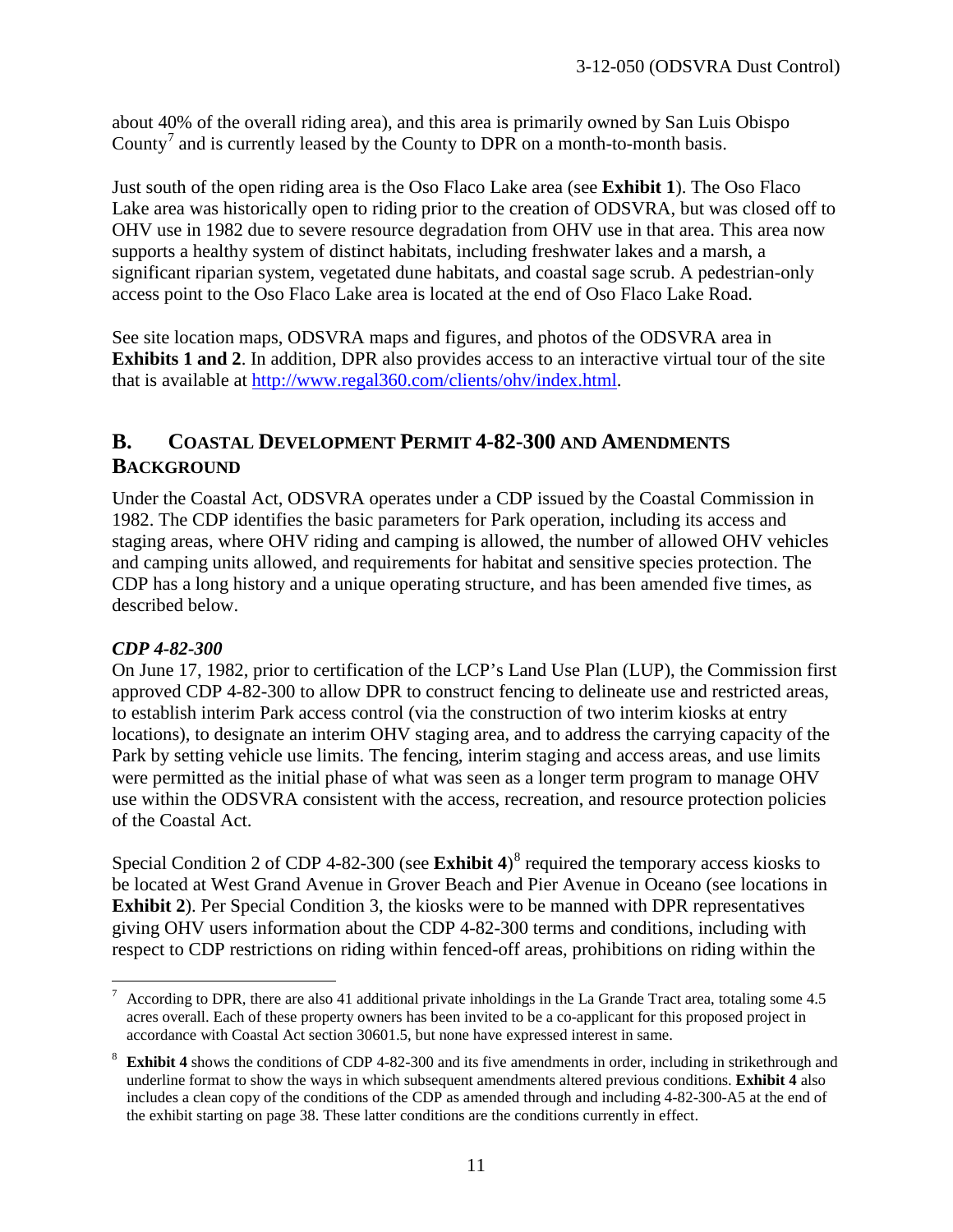$\overline{a}$ 

Oso Flaco Lake area, and restrictions on riding within any other areas designated as private property or that were vegetated, regardless of fencing or signage. Special Condition 3(c) also established that only street-legal vehicles were allowed to drive on the section of beach from the interim access entrance points south to the start of the Sand Highway,<sup>[9](#page-11-0)</sup> and designated the area south from the start of the Sand Highway to the fencing north of Oso Flaco Creek for OHV use. Special Condition 3(d) required that the number of OHVs allowed at any given time within ODSVRA must be limited to a specified number of users, and directed DPR, San Luis Obispo County, and the Commission's Executive Director to consult with each other to identify the appropriate number of users. Per Condition  $3(b)$ , camping units,  $10$  defined as one camper vehicle per camping unit, were also restricted to a maximum number of 500 units per night to be reserved through the State Park Reservation System. Finally, the CDP did not allow DPR's proposal to place a third interim access kiosk and entrance at the causeway across Oso Flaco Lake due to the unique habitats and biological significance of that area.

Special Condition 3(e) also required the placement of approximately 35,000 linear feet (almost seven miles) of fencing around a subset of sensitive resource areas within ODSVRA to protect them from further degradation due to OHV use. The areas that were left open to riding were the open sand sheets that were generally devoid of vegetation at that time, either as a result of OHV use or otherwise. The fencing was to be placed along the boundary of ODSVRA, along the eastern (i.e., inland) boundary of the Sand Highway, and around vegetated islands and archeological resources located within ODSVRA open riding areas (see **Exhibit 2**). Special Condition 4 required a dune restoration program to help restore dune vegetation and habitat within the now non-riding and fenced-off areas that had been degraded over time.

Finally, Special Condition 1(a) established a temporary OHV staging area on the beach just north of the beginning of the Sand Highway. The staging area's location was intended to be interim until a permanent location was identified. Pursuant to the terms of Special Condition 1(b), and reflecting the importance the Commission placed on establishing a permanent staging area, a failure to establish and construct a permanent staging area within three years of the date of certification of the County's LUP or LCP would result in the CDP's review, and modification of use parameters at ODSVRA by the County or the Commission. Furthermore, Special Condition 6 required that, until a permanent staging area is operational, a formal review of the effectiveness of the conditions of the CDP shall take place annually, undertaken by the Commission, County, DPR, CDFW, and the community of Oceano. Special Condition 6 also stated that if after each annual review pursuant to this condition, or after the three-year review required pursuant to Special Condition 1(b), it is found that OHV use is not occurring in a manner that protects environmentally sensitive habitats and adjacent community values consistent with the County's LUP, then OHV use may be further limited.

Essentially, CDP 4-82-300 initiated what was seen as a long-term program to manage OHV use and resource protection under the Coastal Act through the CDP given that OHV use includes

<span id="page-11-0"></span><sup>&</sup>lt;sup>9</sup> The 'Sand Highway' is identified by a series of marker posts that head inland from the beach to the back dune area and then run south through the back dunes, and it is demarcated as the main route for vehicles traveling through the back dunes to destinations up and downcoast within ODSVRA.

<span id="page-11-1"></span><sup>&</sup>lt;sup>10</sup> ODSVRA does not include defined camping spaces, rather camps may be established on the sand anywhere within that portion of the Park open to OHV use.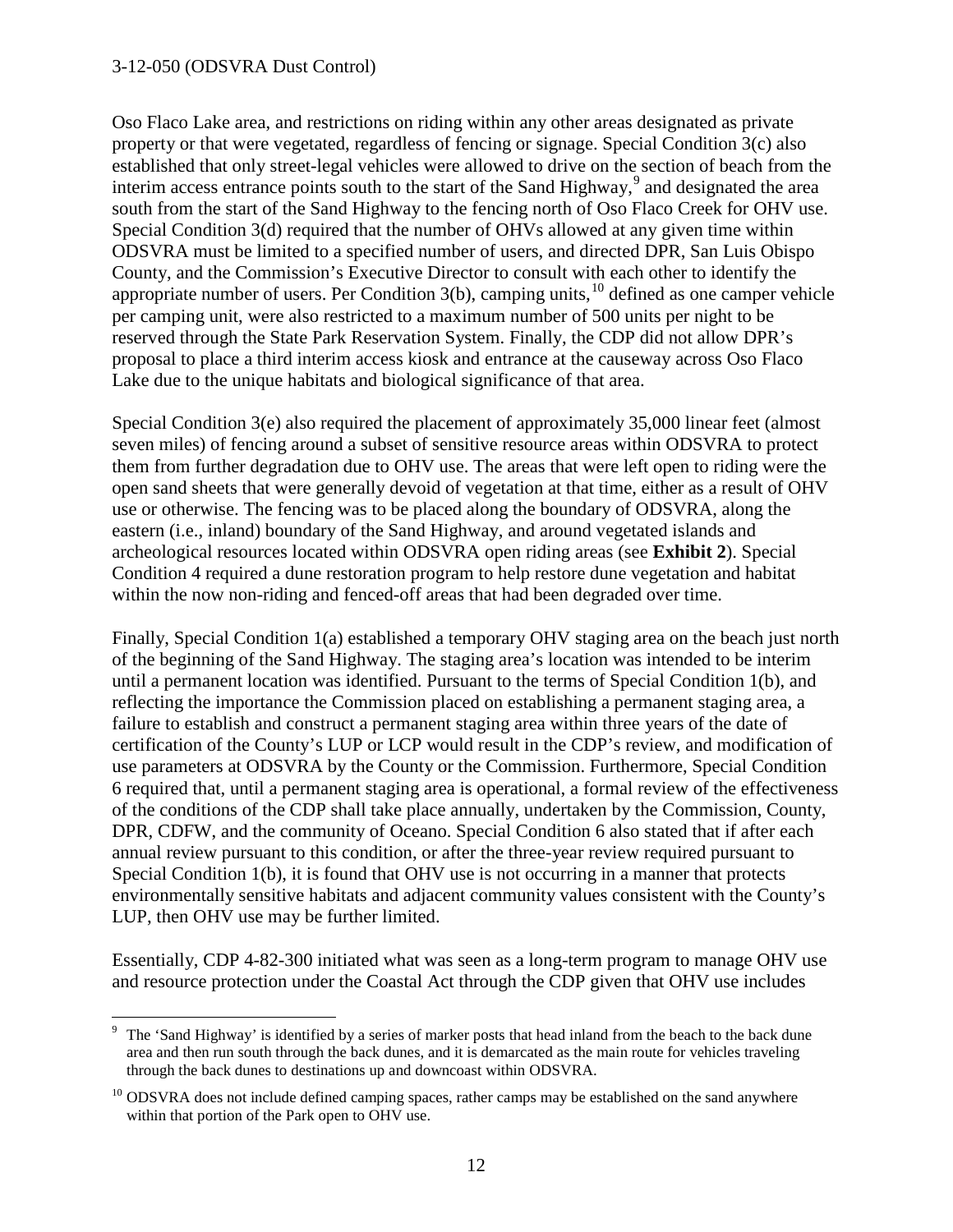ongoing and evolving impacts to coastal resources. The CDP created an annual review process to evaluate the effectiveness of DPR in managing recreational use in tandem with resource protection. Based on the effectiveness of DPR in managing ODSVRA in this way, OHV use within the ODSVRA could be modified as required to further protect ODSVRA resources pursuant to the terms and conditions of the CDP. Conversely, if ODSVRA resources and OHV uses were found to have been effectively managed to provide an appropriate balance between resource protection and access, the CDP allowed that OHV use could also be increased to a level not to exceed the enforcement and management capabilities of DPR. Again, see CDP 4-82-300 conditions of approval in **Exhibit 4**.

#### *CDP 4-82-300-A1*

CDP 4-82-300 was first amended on August 26, 1982 (see changes to conditions associated with the first amendment starting on page 8 of **Exhibit 4**), just a couple of months after it was initially approved. The amendment delayed the effective date of implementing the 500-camp-site daily limit from Labor Day 1982 to September 15, 1982, or by approximately two weeks. It also moved the location of the interim staging area north approximately ¾ of a mile to the two-mile post (Post 2, where it is still located today) and provided more specific fencing requirements. This amendment was the result of a resolution of a dispute between DPR and the County that arose during the original permit process as to the appropriate locations for the interim staging area and protective fencing.

#### *CDP 4-82-300-A2*

The CDP was amended again a little less than a year later on June 21, 1983 (see changes to conditions associated with the second amendment starting on page 14 of **Exhibit 4**). The then recently created California Off-Highway Vehicle Commission, created pursuant to PRC Section 5090, conducted hearings and reviewed the effectiveness of the resource management requirements outlined in the base CDP as then amended through 4-82-300-A1, and concluded that DPR had effectively controlled OHV use and had made positive gains in resource protection and restoration. Based on these findings, DPR proposed an amendment to the CDP requesting an increase in the maximum number of allowed campers from 500 to 1,500 per day. The Coastal Commission at that time noted and recognized such progress, including: significant areas of protective fencing had been established; the dunes by Oso Flaco Lake had begun to be stabilized, dune vegetation restoration efforts had begun, and the area was once again being used by fishermen, hikers, birdwatchers, and picnickers; a barrier fence was established at Oso Flaco Creek to prevent OHV use; volunteer OHV groups had established an effective patrol force to help Park staff; and DPR had budgeted for more seasonal and permanent employees.

However, the Commission also noted that other resource protection measures were not being implemented, including that the Oso Flaco Creek fence was not installed in a timely manner, resulting in some degradation of the dune system south of the creek. Therefore, the Commission found that camping spaces should only be increased incrementally, and increased the maximum number of allowed camping units to 1,000 per day. This amendment also changed Special Condition 6 to specify that, if after any required review of Park management, it is found that OHV use is not occurring in a manner that protects ESHA and community values consistent with the LUP, OHV use and the maximum number of camping units allowed can be further limited by the Executive Director with concurrence by the County Board of Supervisors. If the reviews find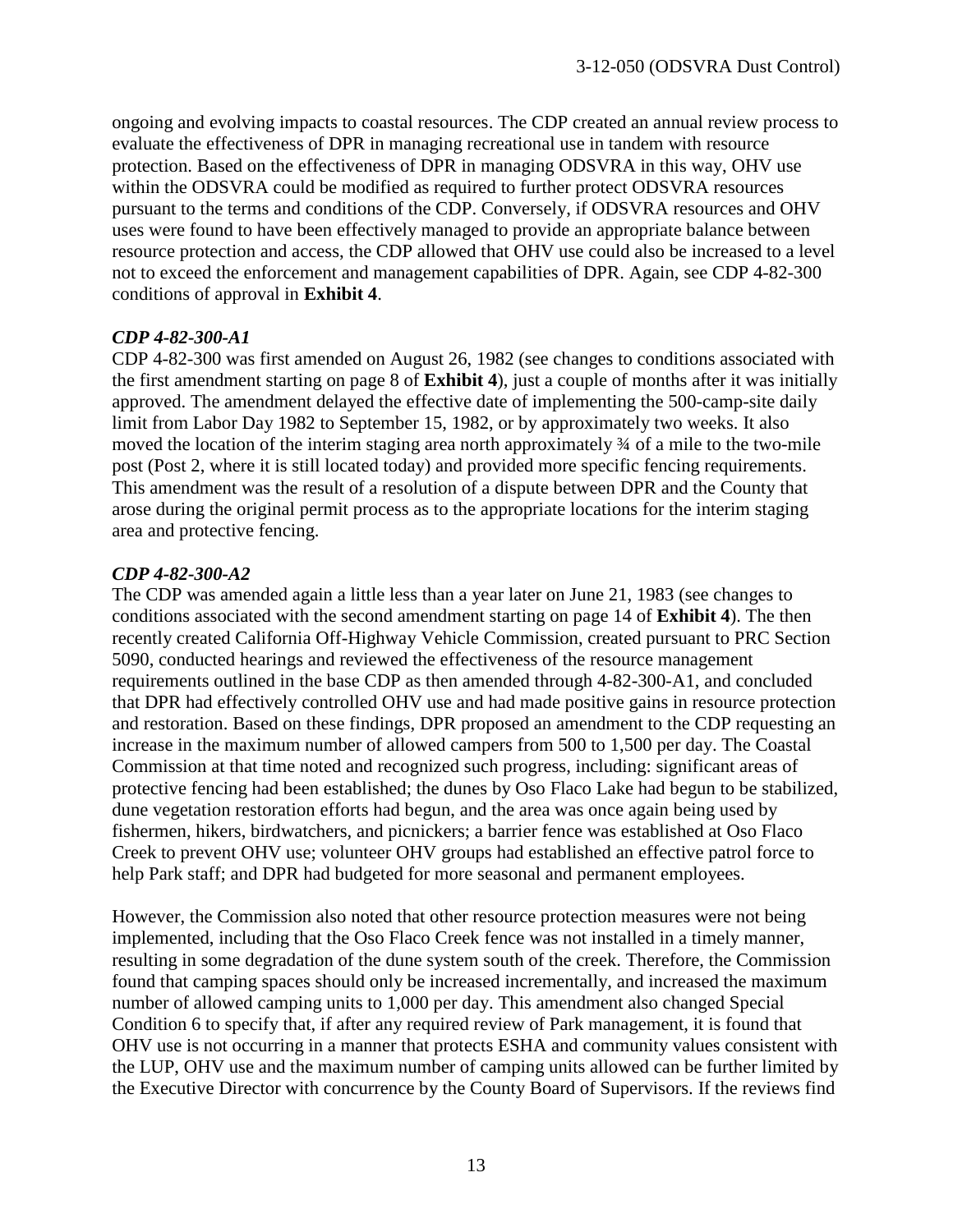OHV use is consistent with such standards, then OHV use and maximum camping units may be increased.

#### *CDP 4-82-300-A3*

On August 24, 1984 the CDP was amended for a third time (see changes to conditions associated with the third amendment starting on page 19 of **Exhibit 4**). This amendment adjusted the fence lines to allow for OHV use in areas which were historically unvegetated open sand, or which had become so damaged by past vehicular use that revegetation success was deemed unlikely at that time. The Commission found that while the proposed amendment would result in the opening of additional dune area to OHV use, the additional areas did not contain sensitive vegetation or wetland habitats and that opening these areas to vehicular use would not result in habitat damage. The new fence alignment would continue to protect existing vegetated areas and would not restrict OHV use on large areas of open sand suitable for such use.

#### *CDP 4-82-300-A4*

On September 10, 1991 the CDP was amended a fourth time (see changes to conditions associated with the fourth amendment starting on page 25 of **Exhibit 4**). OHV use in the Oso Flaco Lake area was prohibited under the base permit in 1982 in order to protect sensitive resources in the area. However, the absence of OHVs and the associated recovery of the dune and related habitats in this area also resulted in increased interest from pedestrians and equestrians. This increased use had begun to lead to some negative impacts in the form of trampling of vegetation. To reduce these trampling impacts, the amendment modified Special Condition 1(c) by prohibiting equestrian use in the Oso Flaco Lake area.

#### *CDP 4-82-300-A5*

Condition compliance reviews initiated by the Commission in 1994, partly in response to concerns expressed by the County regarding the intensity of recreational use from camping vehicles, resulted in a renewed effort to understand the carrying capacity of the Park and to regulate the types and levels of public use accordingly. Special Condition 3(d) of the base CDP required that by January 1983, DPR would establish limits on the number of OHV day users, in consultation with the County and Commission. Similar to other conditions, this condition envisioned that DPR, the County, and the Commission would cooperatively work together to identify the carrying capacity of the Park, meaning the maximum number of OHV users the Park could handle while meeting all of the CDP's resource protection standards. However, the carrying capacity of the Park was never established through this framework, and indeed remains unresolved today.

Following discussions to address Park carrying capacity, DPR applied for CDP amendment 4- 82-300-A5 to implement another means to manage vehicle impacts within ODSVRA (see changes to conditions associated with the fifth amendment starting on page 30 of **Exhibit 4**). The amendment proposed by DPR included the establishment of a Technical Review Team (TRT) that could function to develop information to help support Park use decisions as an alternative to the carrying capacity analysis approach. The implementation of the TRT was a shift to a different type of adaptive management, the intent being that the TRT would serve as an advisory board to help oversee monitoring of environmental and use trends at ODSVRA, and to help advise the ODSVRA Superintendent, and ultimately the Commission through the annual review process, on resource management issues. The TRT would include an independent Scientific Subcommittee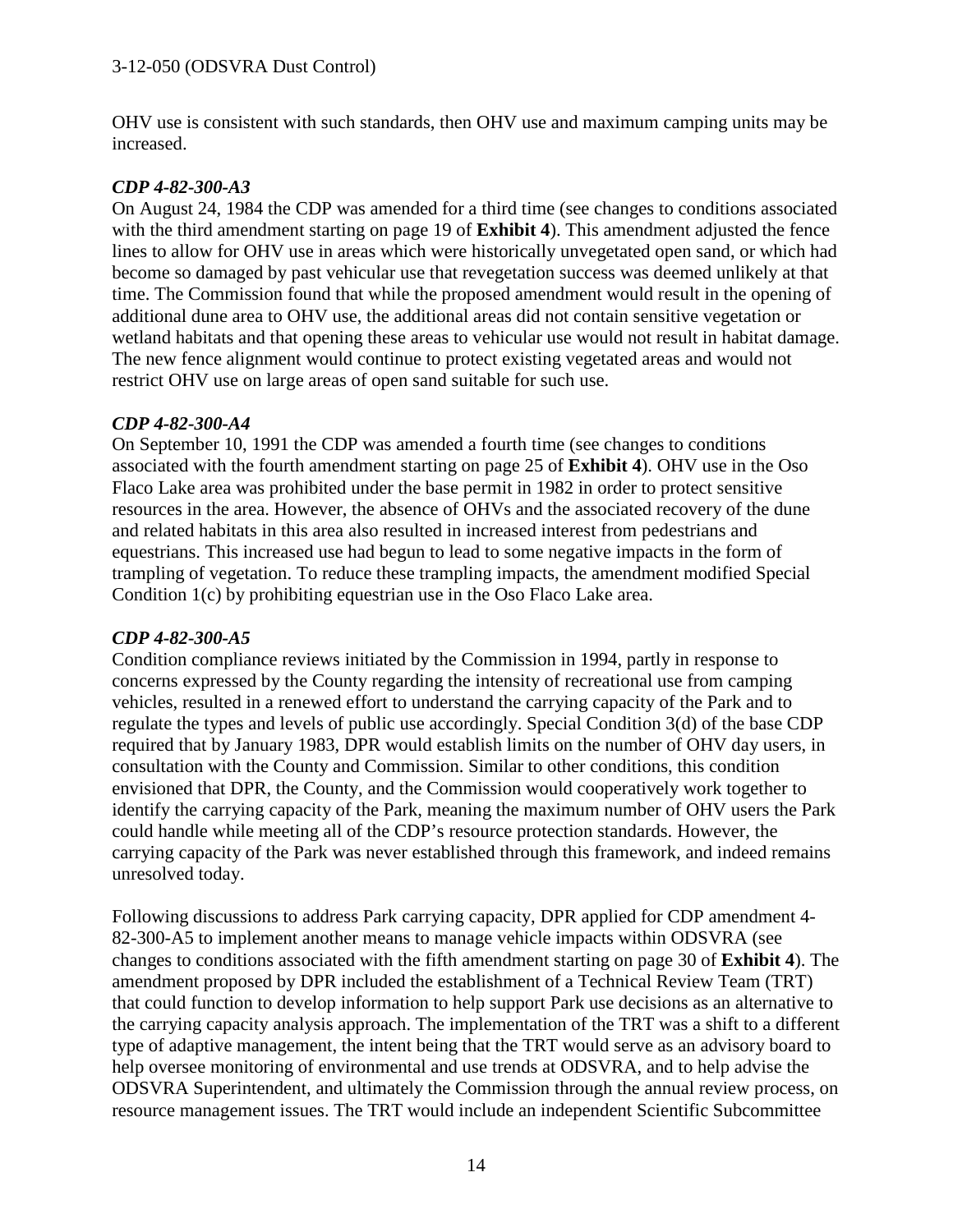whose role would be to identify, develop, and evaluate the scientific information needed by decision makers to ensure that the Park was being appropriately managed, including that natural resources were being adequately managed and protected. The TRT and the ODSVRA Superintendent would be required to prepare annual reports summarizing recreational use and habitat trends in the ODSVRA, as well as the TRT's major accomplishments, projects, correspondence, and recommendations. Importantly, one of the priority research projects assigned by the Commission to the TRT was the need for a "comprehensive, long-term monitoring and comparative analysis of the resource impacts associated with varying levels of use, including the highest (peak use) attendance period" (see Special Condition 5(d) of CDP amendment CDP 4-82-300-A5). In other words, the TRT was tasked with developing information and evidence to support identifying and authorizing a specific level of use for the Park, thus transitioning the earlier CDP requirements for a carrying capacity study into similar analyses to be undertaken through the TRT process. The amendment also required the Commission to annually review the "overall effectiveness of the Technical Review Team in managing vehicle impacts at the ODSVRA. If the Commission is satisfied with the review, the amendment will remain in effect for another year. Otherwise, an alternative approach to resource management, or a set of management measures, may be instituted through this process" (see Special Condition 2 of CDP amendment CDP 4-82-300-A5 in **Exhibit 4**).

While the Commission accepted the TRT's formation and role in studying Park issues and developing appropriate recommendations on resource protection, it also decided that interim vehicle use limits needed to be maintained in some form. The amendment thus included separate use limits for street-legal vehicles, OHVs, and camping units. Those interim limits were determined to be 2,580 street-legal vehicles per day, a total of 1,720 OHVs at any given time, and 1,000 camping units per day. In the interim, to allow for historic use patterns, vehicle limits were allowed to be exceeded for Memorial Day, 4th of July, Labor Day, and Thanksgiving weekends.<sup>[11](#page-14-0)</sup> Again, however, these use limits were specifically described as being interim, with the goal being that the TRT, as part of its ongoing research and management program, would study and recommend to the ODSVRA Superintendent and the Commission appropriate vehicle use limits that fundamentally reflect an analysis of vehicular impacts and overall carrying capacity in relation to resource protection otherwise.

The Commission ultimately approved CDP amendment 4-82-300-A5 in 2001. Special Condition 1 of this amendment replaced Special Conditions 3(b) (that restricted camping to a maximum of 1,000 units/vehicles), 3(d) (that required Park use limits to be established by January 1983), and 6 (that required an annual review of OHV use impacts on ESHA and community values). Special Condition 2 of the amendment required the Commission to annually review the overall effectiveness of the TRT in managing vehicle impacts at the ODSVRA, including evaluating the findings of the TRT's annual review. Special Condition 3 set forth the Park's interim vehicle use limits. Special Condition 4 established the formation of the TRT, including requirements that it monitor and recommend adjustments to use limits and other resource management measures, and set up a Scientific Subcommittee that would advise the TRT on those resource management measures. Finally, Special Condition 5 required the TRT and the ODSVRA Superintendent to prepare and submit to the Commission annual reports (covering the period from October to

 $\overline{a}$ 

<span id="page-14-0"></span> $11$  Although these holiday exceedance limits have not been adjusted through changes to the permit, DPR no longer allows exceedances on these holiday weekends due to a settlement agreement.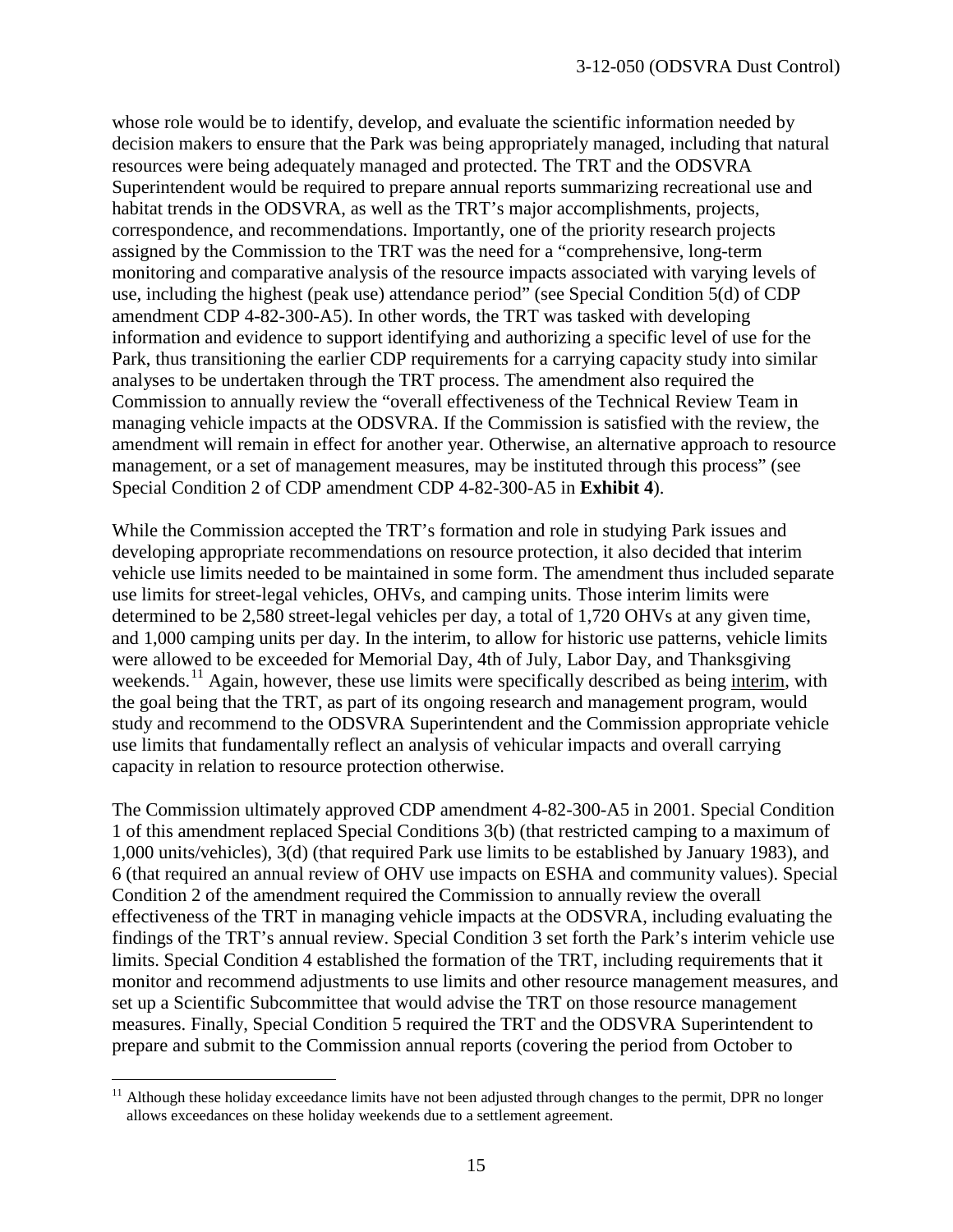September) summarizing annual recreational use and habitat trends at the ODSVRA, highlighting the TRT's major accomplishments (including progress made towards meeting the objectives of the TRT), projects, correspondence, and recommendations on park management issues, as well as a summary of subcommittee, working group, and task force activities. Thus, the Commission's ability to require modifications to current management measures was initially established by Special Condition 6 of 4-82-300, and retained by Special Condition 2 of CDP amendment 4-82-300-A5.

#### *Current CDP Status*

As indicated above, CDP 4-82-300 has been amended five times (see **Exhibit 4** for the changes each made to the conditions of the CDP, including a clean copy of the current conditions starting on page 38 of the exhibit). The CDP, as amended through CDP Amendment 4-82-300-A5 in 2001, currently authorizes and requires the following:

- The use of the TRT to study Park management issues and recommend appropriate resource protection measures, and to prepare an annual report summarizing such efforts and recommendations. The Commission is to annually review the effectiveness of the TRT in terms of its effect on ODSVRA management, and to potentially require different management approaches if warranted to best address vehicular use impacts and resource protection requirements.
- The designation of an interim staging area just south of the Two-Mile Post. No non-street legal vehicle is allowed to be operated north of the Two-Mile Post, and therefore such vehicles must be trailered to the staging area from the interim West Grand and Pier Avenue entrances.
- A permanent staging area is to be selected based upon a review of at least four sites via an environmental impacts analysis. Until a permanent staging area is designated, including in the LCP, the Commission or the County may review and modify the CDP as necessary. The Oso Flaco Lakes area cannot be used for the staging area, and equestrian use there is prohibited.
- West Grand Avenue and Pier Avenue are the two designated interim entrance points, which are to be staffed with a Public Information Program that both counts vehicles to ensure that use limits are not exceeded and also explains where street-legal vehicle and OHV use is and is not allowed. These access points remain "interim" until a permanent staging area is designated, again including through the LCP.
- OHV use is off-limits within vegetated dune areas, the area south of Oso Flaco Creek, and any other fenced-off areas.
- Ongoing programs for protecting and restoring dunes (including vegetated dune areas) and protecting archaeological resources (including via fencing and prohibiting OHV use within in all cases) are required.

Each of the amendments altered the base CDP's terms and conditions in a variety of ways. Overall, however, it is clear that the terms and conditions of the base CDP, as amended, are designed to provide for continued study and ongoing adaptive management of the Park related to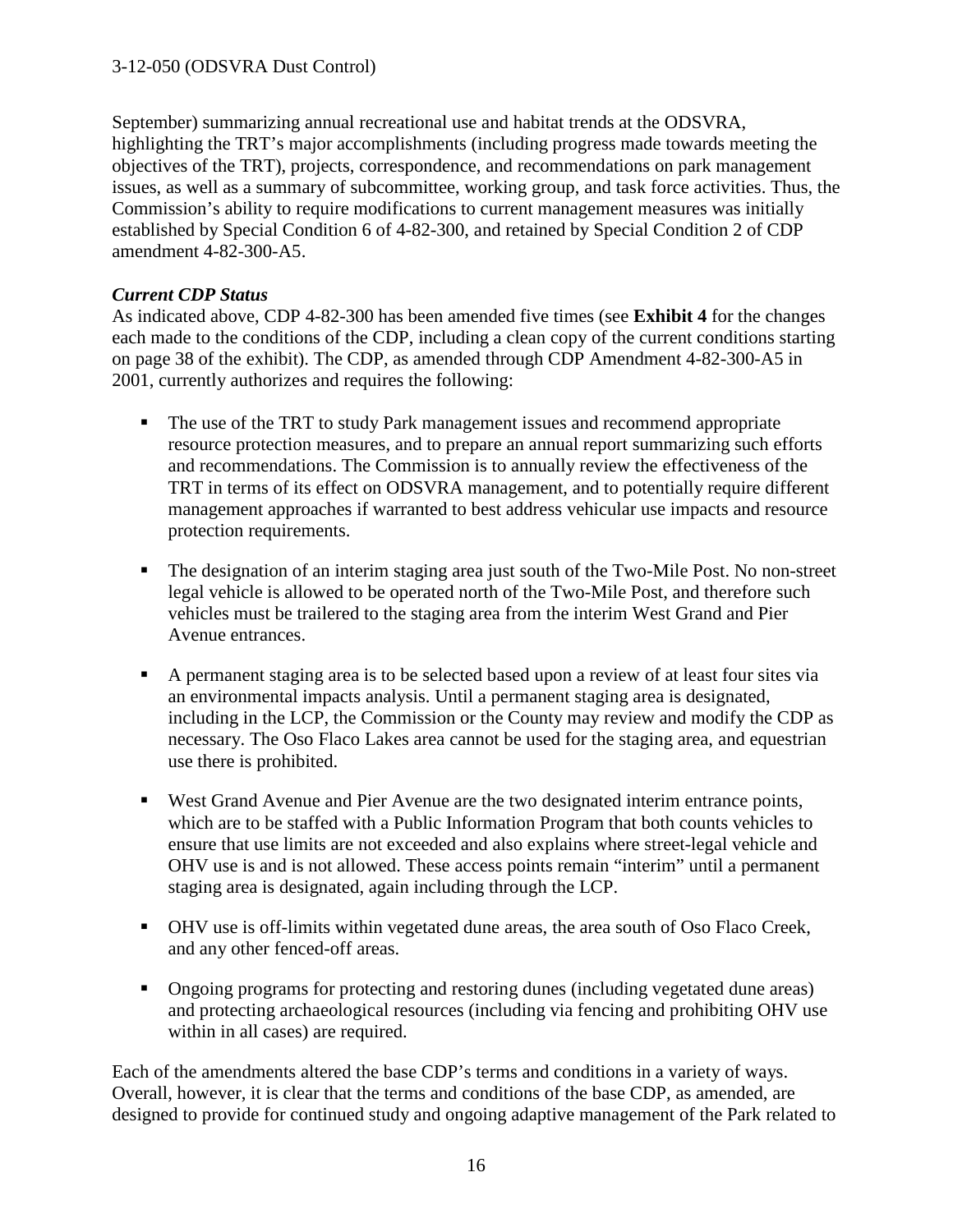core issues associated with striking an appropriate balance between facilitating public recreation and protecting dune and related coastal resources consistent with the access, recreation, and other resource protection policies of the Coastal Act and the LCP, and to appropriately and adequately mitigate for the ongoing, evolving impacts associated with Park use.

#### **C. CURRENT DUST CONTROL PROJECT HISTORY**

Dust emissions associated with ODSVRA are resulting in air quality problems inland of ODSVRA, including exceedances of State and Federal ambient air quality standards for particulate matter equal to or less than 10 and 2.5 microns in size, known as PM10 and PM2.5, respectively. The high particulate matter concentrations have resulted in what the San Luis Obispo County Air Pollution Control District (APCD) has deemed a "significant and ongoing public health threat" for the people living inland of ODSVRA, including in the Nipomo Mesa area. Between 2013 and August 2017, an APCD air quality monitor (often referred to as the CDF monitor or tower), located one-half mile east of ODSVRA near the residential community of Nipomo, has recorded two exceedances of the Federal daily PM10 standard, <sup>[12](#page-16-0)</sup> 282 exceedances of the State daily PM10 standard,<sup>[13](#page-16-1)</sup> and nine exceedances of the federal daily PM2.5 standard. In addition, the federal and state standard for annual average emissions of PM2.5 is 12.0  $\mu$ g/m<sup>3</sup>, and monitoring indicates that this standard too has been exceeded twice in this same time frame. All of these standards have also been exceeded at the Mesa 2 and other local air quality monitoring stations.

Several studies have been performed to help better understand dust emissions associated with ODSVRA including by establishing causation between the measured dust emission exceedances and ODSVRA, as summarized below (see also Commission Staff Ecologist Dr. Laurie Koteen's memorandum in **Exhibit 10** summarizing the previous research and study on these issues).

#### *Nipomo Mesa Particulate Study – Phase 1*

In 2004, APCD conducted what is known as the Phase 1 study to determine the cause and extent of the elevated particulate matter concentrations recorded on the Nipomo Mesa. The study concluded that entrainment of dust by prevailing northwesterly winds from ODSVRA upwind of the Nipomo Mesa was determined to be the largest factor resulting in the high particulate matter levels. However, the data from the Phase 1 study was not conclusive as to whether OHV use within ODSVRA contributed to the high particulate matter levels. The results of the Phase 1 study were presented to APCD Board of Directors in 2007, at which time the Board directed APCD staff to conduct a second study.

#### *South County Phase 2 Particulate Study – Phase 2*

 $\overline{a}$ 

Based on the information learned from the Phase 1 study, APCD conducted a second study to determine the role OHV activity plays with respect to the high particulate levels on the Nipomo Mesa, and/or whether the petroleum coke piles at the nearby ConocoPhillips Refinery complex were the cause. The findings of the Phase 2 study concluded that:

<span id="page-16-0"></span> $12$ The federal daily standard for PM10 is 150 micrograms (one-millionth of a gram) per cubic meter of air (expressed as 150  $\mu$ g/m<sup>3</sup>), and the federal daily PM2.5 standard is 35  $\mu$ g/m<sup>3</sup>.

<span id="page-16-1"></span><sup>&</sup>lt;sup>13</sup> The California daily standard for PM10 is 50 micrograms per cubic meter of air (50  $\mu$ g/m<sup>3</sup>).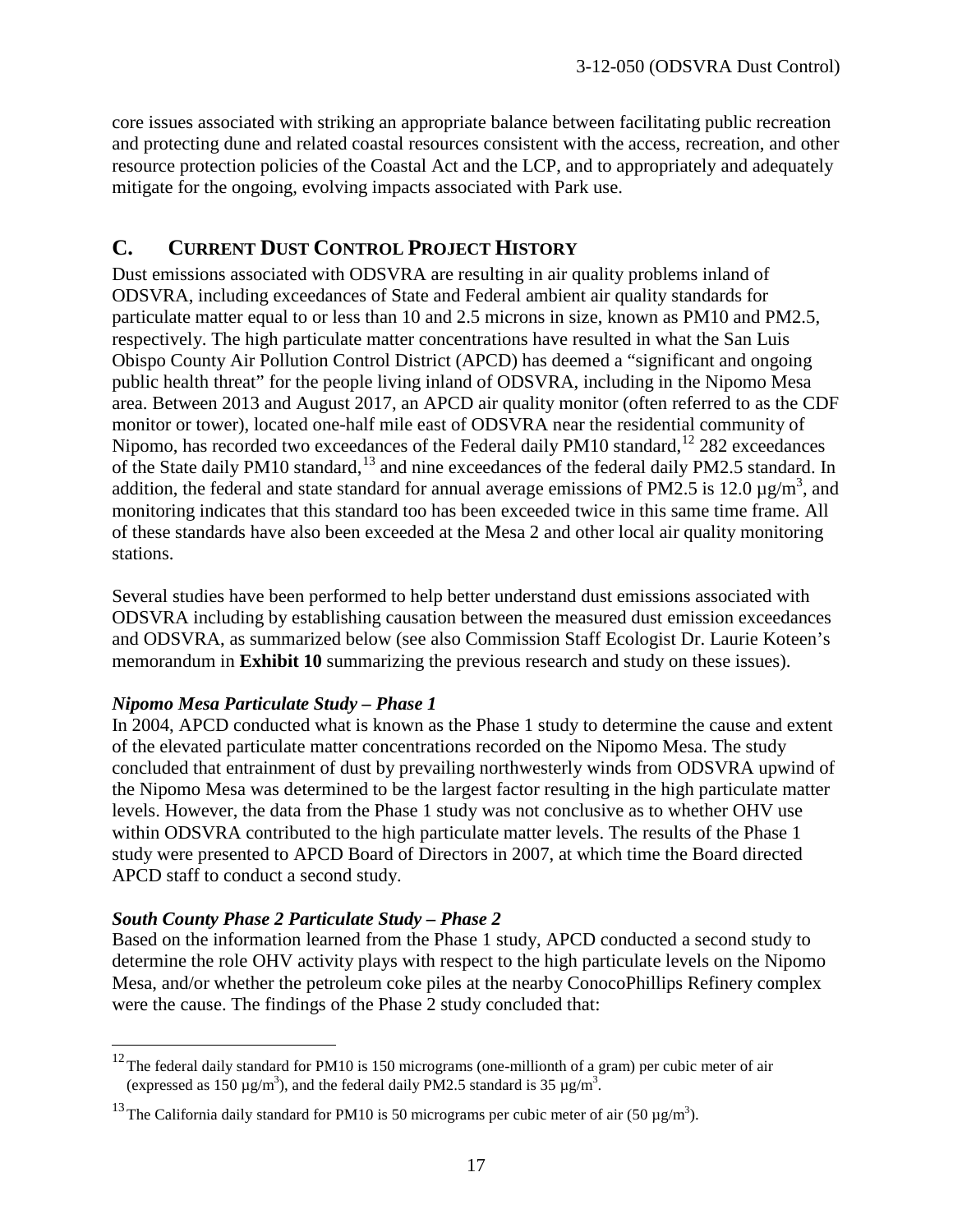- The airborne particulate matter predominantly impacting the region on high episode days does not originate from an offshore source.
- Neither the petroleum coke piles at the ConocoPhillips facility nor agricultural fields nor activities in and around the area are a significant source of ambient PM10 on the Nipomo Mesa.
- The airborne particulate matter impacting the Nipomo Mesa on high episode days predominantly consists of fine sand material transported to the Mesa from upwind areas under high wind conditions.
- The primary source of high PM10 levels measured on the Nipomo Mesa is the open sand sheets in the coastal dune areas.
- The open sand sheets subject to OHV activity within ODSVRA emit significantly greater amounts of particulates than the undisturbed sand sheets at the study control sites under the same wind conditions.
- Vegetated dune areas do not emit wind-blown particles, and the control site dunes have significantly higher vegetation coverage than what is present in riding areas at ODSVRA.

The Phase 2 study concluded that OHV activity is a major contributing factor to the high particulate matter levels recorded on the Nipomo Mesa, and that the primary emissions causes were direct as well as indirect impacts associated with OHV use. Indirect OHV-related emission impacts stem from de-vegetation, dune structure destabilization, and destruction of the natural dune surface caused by OHV use. The study determined that these impacts increase the ability of the wind to entrain sand particles from the dunes. Direct OHV-related emission impacts, meaning those impacts associated with fuel combustion exhaust or dust raised by the vehicle moving over the sand, were also found to be a significant, if lesser, contributor to the elevated PM10 levels. Based on the conclusions reached in the Phase 1 and 2 studies, and to address these air quality impacts, APCD adopted Rule  $1001$  in  $2011$ .<sup>[14](#page-17-0)</sup>

#### *APCD Rule 1001*

 $\overline{a}$ 

APCD Rule 1001 (see **Exhibit 5**) requires DPR to monitor PM10 and implement appropriate mitigation measures to meet State and Federal air quality standards. Rule 1001 does not identify specific areas within the ODSVRA for dust mitigation, but rather is designed to be broad so as to target the specific areas shown to be highly emissive via continuing study and research. APCD Rule 1001 consists of the following key elements:

A PM10 concentration comparison between monitors downwind of a riding area and downwind of a non-riding area. The Rule 1001 performance standard is that concentrations at the monitor downwind of the riding area must not exceed  $55\mu g/m^3$  if the difference in PM10 concentrations at the two monitors is greater than 20%.

<span id="page-17-0"></span><sup>&</sup>lt;sup>14</sup> Rule 1001 was the subject of litigation (Friends of Oceano Dunes v. APCD (San Luis Obispo County Superior Court Case CV12-0013)). Most recently, following initial Superior Court (2013) and Appellate Court (2015) decisions, and despite Friends of Oceano Dunes argument that Rule 1001 is entirely invalid, the Superior Court indicated on March 7, 2016 that APCD retains the power to enforce Rule 1001.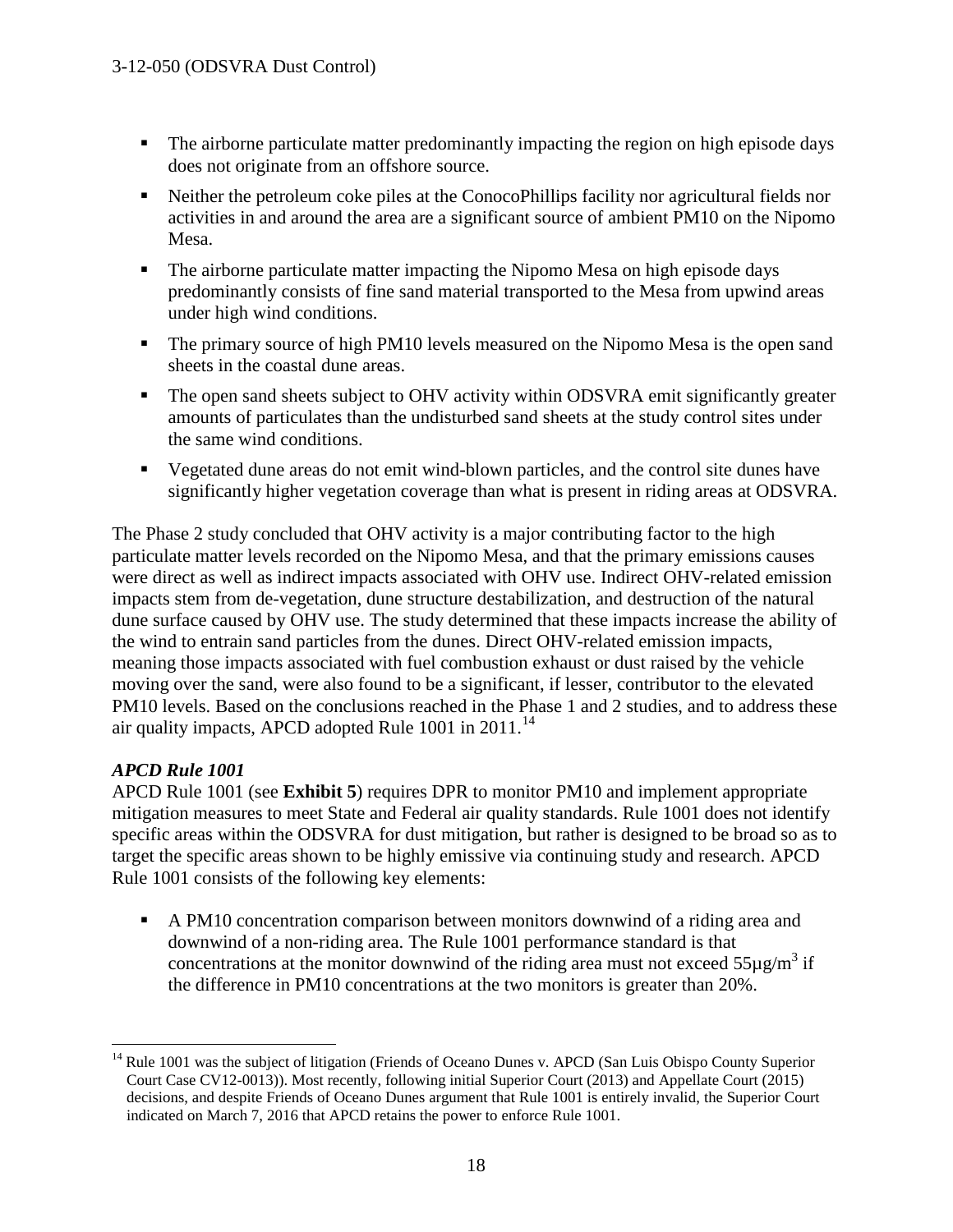- A requirement to deploy monitors to provide the data necessary for evaluating dust dispersal and compliance with performance standards.
- A requirement that DPR prepare a Particulate Matter Reduction Plan (PMRP) for APCD approval specifying the mitigation methods that will be implemented to meet the Rule's performance standards.

Thus, among other things, Rule 1001 requires DPR to implement appropriate dust control measures as part of a PMRP aimed at reducing particulate matter and meeting the Rule's dust reduction requirements. The implementation of Rule 1001's requirements, including installing infrastructure to support monitoring equipment within the Park as well as measures to reduce particulate matter, constitutes development per the Coastal Act and the LCP and therefore requires a CDP, which is the CDP application proposed here. Although DPR applied for this CDP in 2012, DPR had not at that time finalized the specific measures that were to be included in its PMRP, and had not finalized its proposed project description. The Rule was also being litigated, and DPR also needed to complete its CEQA process. Thus, although substantial work continued between and among the parties to finalize the CDP application, it remained unfiled for several years.

Subsequently, several more recent circumstances allowed for the application to be filed and set for a Coastal Commission hearing. First, as indicated, the litigation regarding Rule 1001 concluded in 2016, with the Court determining that APCD retains the authority to enforce Rule 1001. Then, in March of 2017, DPR certified an EIR for its currently proposed Program, and in July of this year DPR submitted its proposed project description, allowing Commission staff to file the application as complete. Because DPR only just recently completed these prerequisites to bringing this matter to a hearing, and in light of the significant public health problems posed by the dust and the need for immediate action to address those health effects, the Commission has been working closely with DPR, APCD, CARB, and other parties since 2012 to provide for interim annual measures designed to help reduce dust problems in the short-term, including through issuing emergency CDPs (ECDPs) for a variety of dust control and monitoring measures between 2013 and 2016 (ECDPs G-3-13-0213, G-3-14-0007, G-3-[15](#page-18-0)-0014, and G-3-16-0023).<sup>15</sup> The proposed project is now intended to be the longer-term program to reduce particulate matter emissions and meet Rule 1001 requirements.

## **D. PROJECT DESCRIPTION**

 $\overline{a}$ 

DPR proposes a five-year program (Program) to implement a series of measures aimed at helping to control and minimize particulate matter emissions emanating from ODSVRA. By design, the Program broadly defines a list of potential measures that may be used to control dust emissions primarily within a specifically defined area within the La Grande Tract, with some measures located within areas currently used for OHV riding and others located outside of such riding areas. According to DPR, the 690-acre La Grande Tract area was selected as the project area due to previous modeling results identifying it as among the more emissive areas within

<span id="page-18-0"></span><sup>&</sup>lt;sup>15</sup>The Friends of Oceano Dunes sued the Commission and DPR over issuance of an ECDP in 2016 for implementation of DPR's 2016 dust control and monitoring measures. Friends of Oceano Dunes also challenged the Executive Director's determination that no CDP was required for DPR's dust control measures in 2017. Thus, Friends of Oceano Dunes has two active lawsuits against the Coastal Commission regarding Oceano Dunes.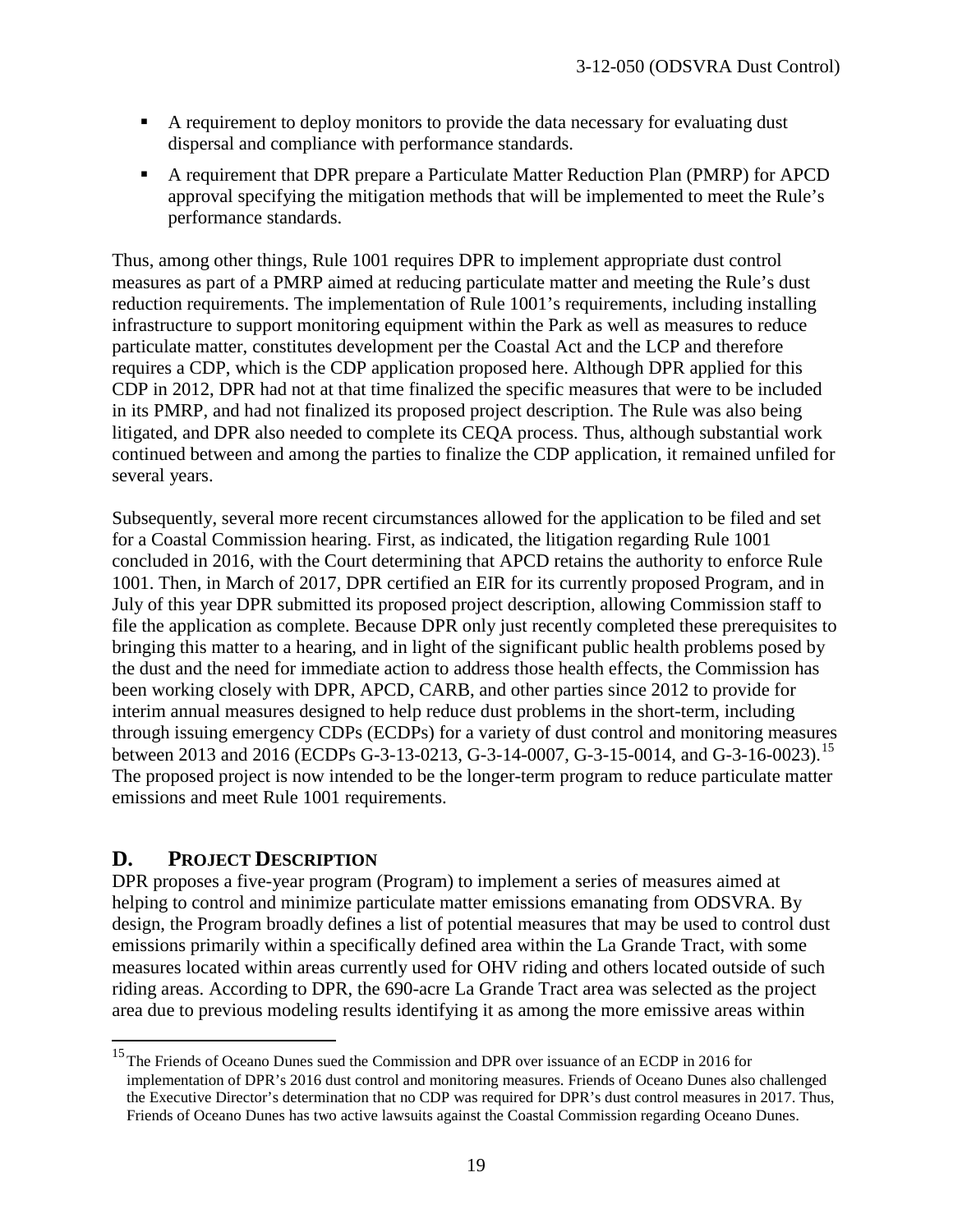ODSVRA. While the Program proposes a broad suite of potential measures DPR may undertake to control dust emissions, the ultimate decision as to the actual types and amounts of dust control measures to be employed will be selected by DPR in consultation with CARB and APCD and will be identified prior to each year's windy season (which generally begins in springtime).

Broadly, these measures are generally aimed at stabilizing dune structure and protecting/restoring the surface qualities of the sand dunes to reduce potential dust emissions. Measures described in the proposal include planting up to 20 acres of native dune vegetation per year both within and outside of areas used for OHV riding (for a total of up to 100 acres of dune vegetation by the end of year five), deploying up to 40 acres of seasonal dust control measures during the windy season (generally from March to September each year, although this may vary from year to year) within the riding area (these potential measures include wind fencing, straw bales, porous roughness elements, and soil stabilizers, and would be installed no earlier than March 1 and removed no later than September 30 each year), and installing and operating monitoring equipment to evaluate dust abatement effectiveness. In addition, the Program proposes additional related measures, including potentially planting trees on private property inland of ODSVRA boundaries (subject to property owner consent), and installing grooved concrete 'track-out' devices<sup>16</sup> to reduce sand transport at the two vehicular Park entrances at West Grand Avenue and Pier Avenue. And finally, the Program also seeks to authorize dust control measures that were permitted under prior years' ECDPs, including the installation of air quality monitoring equipment (i.e., the 'S1' tower located in the center of ODSVRA and the 'Oso Flaco' monitoring station located in the Oso Flaco area in the southeast corner of ODSVRA), and the restoration of dune areas used for dust abatement purposes but not yet restored as required by prior ECDPs (e.g., a 30-acre area of straw bales remaining in the protected dunes in the eastern portion of the La Grande tract outside of the OHV riding area).

Again, DPR identifies the proposed Program measures as potential options, acknowledging that the actual measures employed would be developed in conjunction with ACPD and CARB in an iterative adaptive management process based on modeling studies and other analyses, including to meet applicable air quality requirements such as Rule 1001. As proposed, DPR would submit its proposed dust control measures yearly in an 'Oceano Dunes SVRA Year-End Summary and Annual Work Plan' (Annual Work Plan) for the Executive Director's review and approval. The Annual Work Plan would include the specific measures to be employed for the upcoming year, including an analysis of consistency with applicable air quality requirements and this CDP's terms and conditions, as well as a review of the effectiveness of the measures undertaken in the previous year.

See **Exhibit 6** for DPR's proposed Program.

#### **E. STANDARD OF REVIEW**

 $\overline{a}$ 

If a CDP for a particular development is needed from both the Commission and a local government with a certified LCP, Coastal Act Section 30601.3 allows the Commission to act on a single consolidated CDP (with the policies of Chapter 3 of the Coastal Act as the standard of

<span id="page-19-0"></span><sup>&</sup>lt;sup>16</sup> Track-out devices refer to grates and grooves and similar apparatus designed to shake loose sand on vehicles before it is taken further inland where it can contribute to potential dust problems.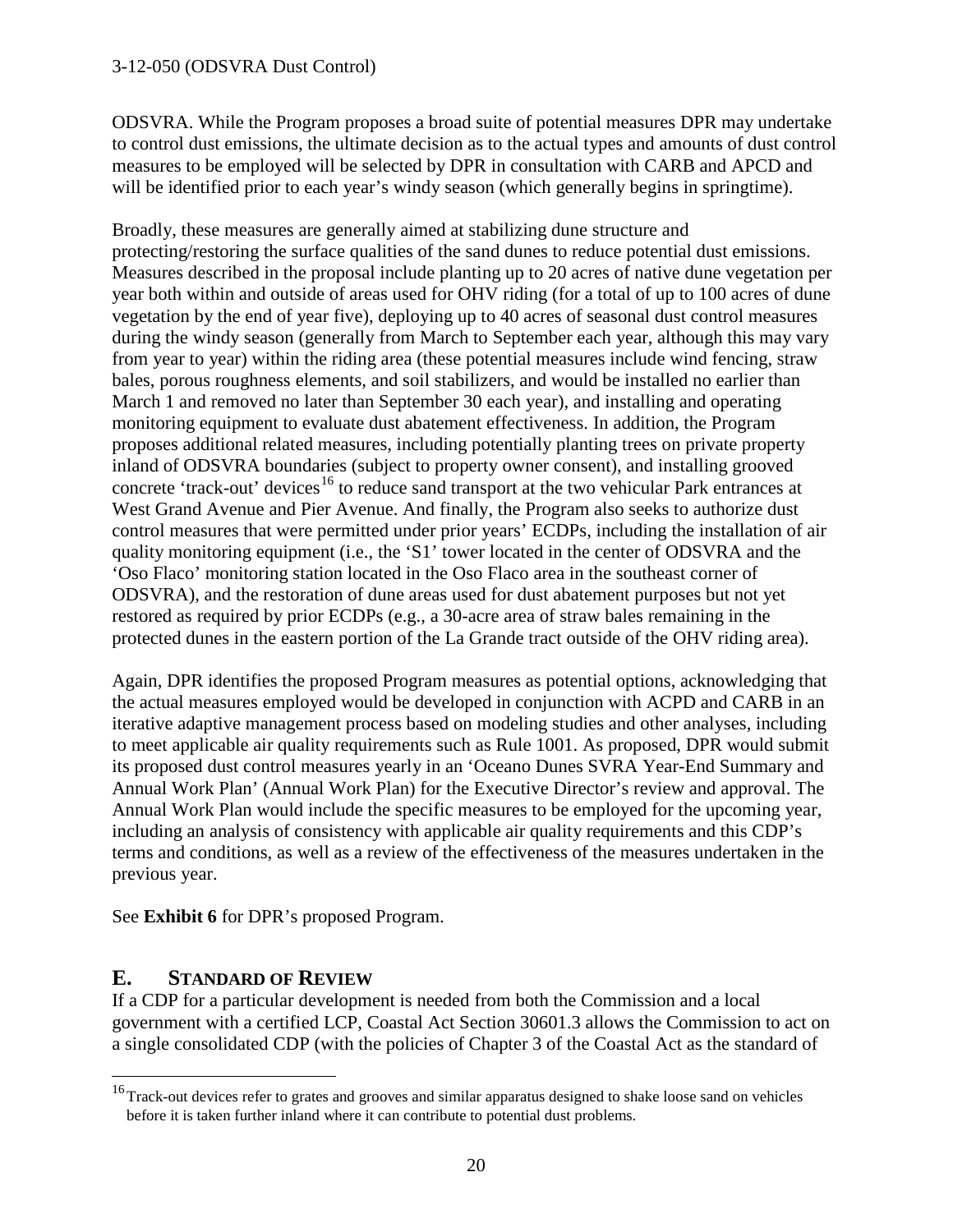review, and the certified LCP to be used as guidance), as long as the Commission, local government, and the applicant agree to such consolidation. In this case, development is proposed in the Commission's retained CDP jurisdiction as well as the jurisdiction of San Luis Obispo County and the City of Grover Beach. All parties agreed to consolidate the CDP application, and thus the standard of review for this consolidated CDP application is the policies of Chapter 3 of the Coastal Act.

#### **F. COASTAL DEVELOPMENT PERMIT DETERMINATION**

#### **1. Dust Emissions and Dune Habitat**

#### *Applicable Policies*

The Coastal Act requires development to be consistent with requirements imposed by an air pollution control district or the State Air Resources Board:

#### *Coastal Act Section 30253.*

*New development shall do all of the following:* 

*… (c) Be consistent with requirements imposed by an air pollution control district or the State Air Resources Board as to each particular development.* 

The Coastal Act also requires the protection of environmentally sensitive habitat areas from any significant disruption of their habitat values, and the only type of development allowed within such areas are associated with uses that are dependent on the resource itself:

#### *Coastal Act Section 30240.*

- *(a) Environmentally sensitive habitat areas shall be protected against any significant disruption of habitat values, and only uses dependent on those resources shall be allowed within those areas.*
- *(b) Development in areas adjacent to environmentally sensitive habitat areas and parks and recreation areas shall be sited and designed to prevent impacts which would significantly degrade those areas, and shall be compatible with the continuance of those habitat and recreation areas.*

Coastal Act Section 30414 provides additional direction on how the Commission is to address air quality protection programs and requirements promulgated by the Air Resources Board and/or local air pollution control districts in its actions:

#### *Coastal Act Section 30414.*

*(a) The State Air Resources Board and air pollution control districts established pursuant to state law and consistent with requirements of federal law are the principal public agencies responsible for the establishment of ambient air quality and emission standards and air pollution control programs. The provisions of this division do not authorize the commission or any local government to establish any ambient air quality standard or emission standard, air pollution control program or facility, or to modify any ambient air quality standard, emission standard, or air pollution control*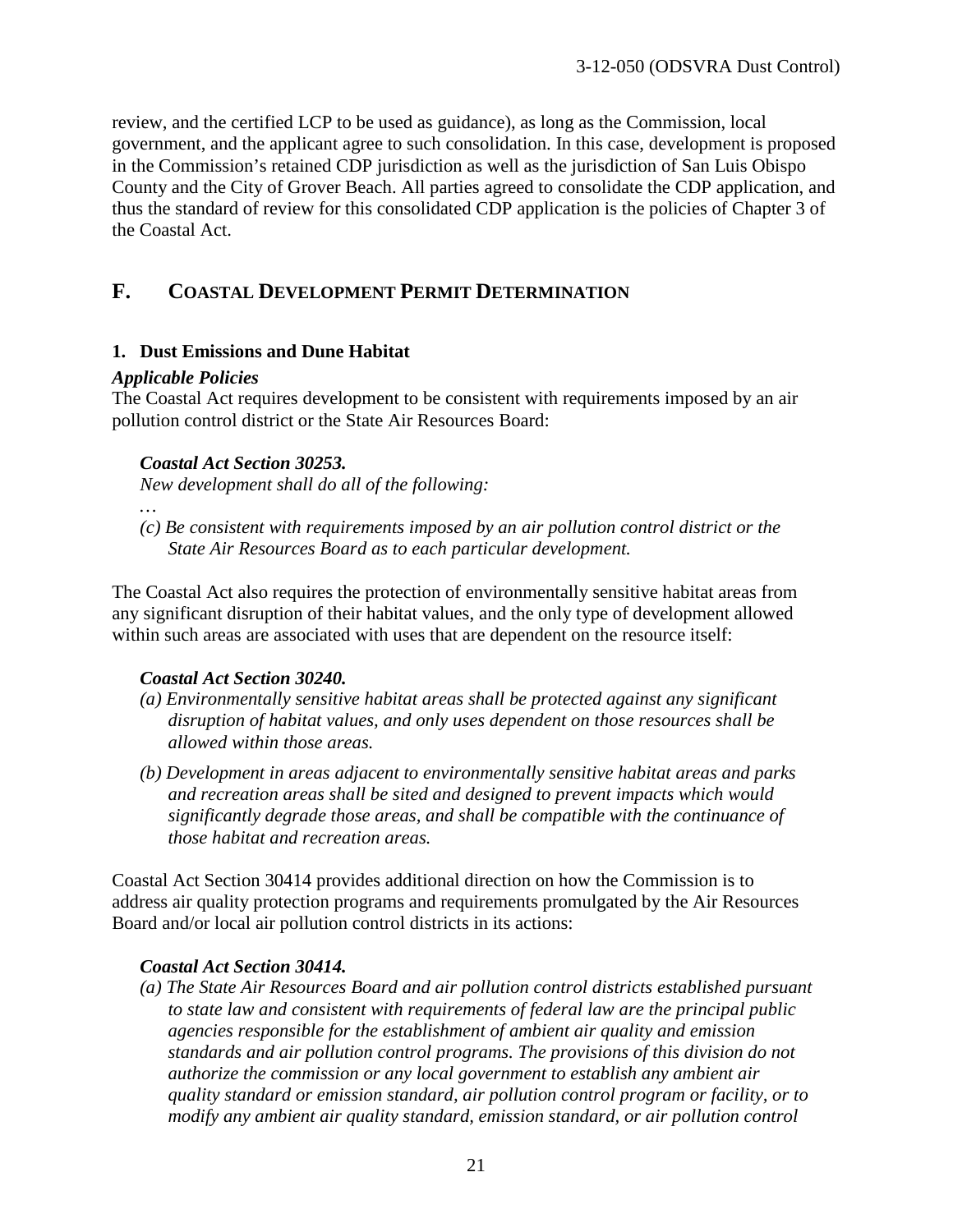*program or facility which has been established by the state board or by an air pollution control district.* 

- *(b) Any provision of any certified local coastal program which establishes or modifies any ambient air quality standard, any emission standard, any air pollution control program or facility shall be inoperative.*
- *(c) The State Air Resources Board and any air pollution control district may recommend ways in which actions of the commission or any local government can complement or assist in the implementation of established air quality programs.*

Thus, taken together, the Coastal Act states that air quality protection programs are principally the responsibility of local air pollution control districts (in this case APCD) and CARB, and requires that Commission actions on proposed development be consistent with APCD and CARB air pollution control programs and requirements. That being said, while the Act states that the Commission cannot establish or modify air quality or emission standards, the Commission must still review development required to implement such air pollution control programs and requirements to ensure the development is consistent with Coastal Act requirements, including the protection of ESHA and other coastal resources. In other words, the Coastal Act does not provide an 'override' of Coastal Act requirements on the basis of air quality, and the Commission must still evaluate such proposed development for consistency with the Coastal Act, while not establishing or modifying air quality standards.

#### *APCD and CARB Requirements*

In this case, DPR's proposed project emanates from, is meant to implement, and is proposed pursuant to APCD's dust emission reduction programs, including Rule 1001. Therefore, pursuant to Coastal Act Section 30253(c), which requires development to be consistent with requirements imposed by APCD/CARB, a key analytic question is whether DPR's proposed dust control project is consistent with APCD/CARB air pollution control requirements. In addition, the other key analytic question is whether DPR's proposed project, as well as any changes necessary to be consistent with any APCD/CARB requirements, is also consistent with other Coastal Act policies, particularly whether the methods to be used to abate dust comport with policies protecting and regulating dunes, which in this case, as discussed previously, are considered to be ESHA in this location under both the Coastal Act and the LCP due to their rarity and their especially valuable ecosystem/habitat functions.

With respect to the former question, in terms of the proposed Program's consistency with applicable air quality protection programs and requirements, both APCD and CARB have reviewed DPR's proposed project and have written letters formally stating their evaluation of the adequacy/efficacy of DPR's proposed project to reduce particulate matter emissions in accordance with their requirements and their programs (see APCD and CARB letters in **Exhibits 8 and 9**). Notably, while both CARB and APCD agree that DPR's proposed programmatic project appears to be generally broad enough to allow for an appropriate suite of potential measures to control and reduce dust/particulate matter, APCD has expressed concerns with some of the Program's more specific parameters. Specifically, while DPR's proposed project limits dust control measures to a defined program area boundary within the La Grande Tract, specifies limits to the amounts of dust mitigation to be undertaken in a given year (i.e., up to 20 acres of vegetation planting and up to 40 acres of wind fencing and other measures), and allows for dune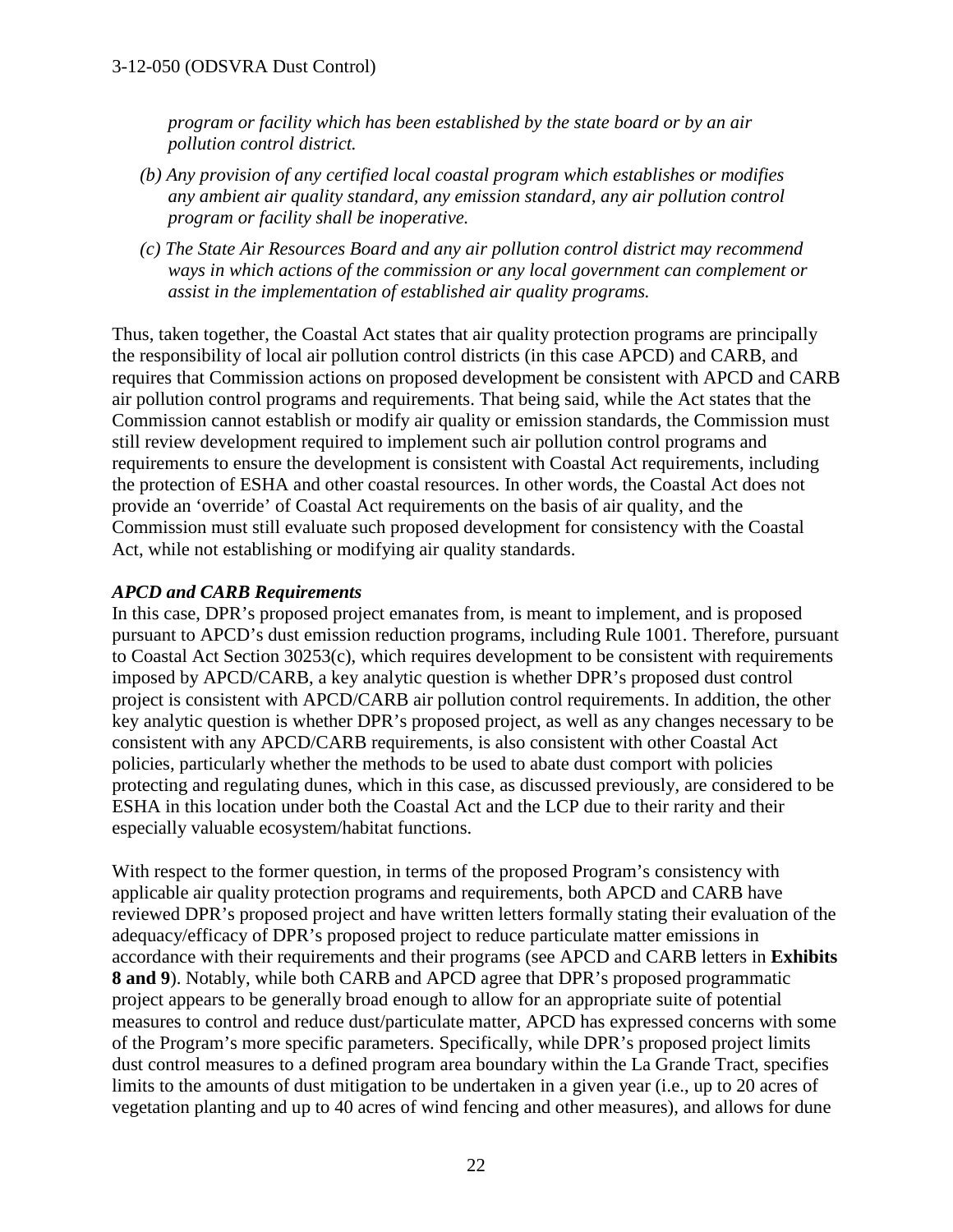vegetation planting to be located in areas not used for OHV riding,[17](#page-22-0) APCD has expressed concerns about all of these provisions. As more fully explained in APCD's letter (again, see **Exhibit 9)**, APCD is concerned that these provisions may unnecessarily restrict dust control abatement in certain areas that may be found (via further scientific study through ongoing air quality modeling being undertaken jointly by CARB, APCD, and DPR) to be needed to sufficiently ameliorate particulate matter emissions and meet applicable air quality requirements. As such, APCD indicates that DPR's proposed dust control Program needs to be slightly modified to meet their requirements, specifically to:

- Ensure that dust control measures are allowed in any areas shown to be highly emissive and in any mitigation amounts necessary, and not just within the La Grande Tract within pre-prescribed limits, based on scientific evidence and modeling
- Ensure dune vegetation can be planted within areas used for OHV use due to these areas' greater emissivity than non-riding areas
- Ensure that perimeter fencing around highly emissive areas is also a potential tool that can be used for dust abatement.

With these changes, APCD indicates that the Program would be sufficiently broad to allow dust abatement of the type, amount, and location scientifically determined via air quality modeling to be necessary to meet applicable air quality standards. Coastal Act Section 30253(c) requires proposed development to be consistent with requirements imposed by APCD or CARB. Thus, the Commission authorizes in this CDP the suite of potential dust control measures identified by APCD. It should be noted that while there may be some ambiguity in this case as to what constitutes a "requirement" of APCD or CARB, it is appropriate to modify the Program with these changes given that APCD has identified constraints to DPR's proposed Program that may hamper DPR's ability to meet applicable air quality requirements. APCD has thus identified changes that will remedy this by allowing for a broad suite of tools that *may* be implemented to meet applicable air quality requirements. In other words, the CDP does not require any specific dust abatement measures, but rather it authorizes a potential suite of tools that can be used to reduce dust in accordance with applicable standards. DPR may choose not to pursue all of these tools, but the CDP as conditioned will allow for the broad suite of tools that may be needed to meet applicable air quality standards. Similarly, to address APCD concerns, the CDP authorizes these measures (including associated monitoring) to be focused on the proposed Program area, but it also authorizes their implementation in other areas, wherever it makes the most sense for addressing APCD and CARB concerns based on the ongoing collaboration between DPR, APCD, and CARB. As such, to ensure that the proposed development is consistent with the requirements of Coastal Act Section 30253(c), the Commission includes **Special Condition 1**, which authorizes implementation of APCD's recommended measures into the project, including requiring that dune vegetation<sup>[18](#page-22-1)</sup> be implemented within the most emissive riding areas, ensuring that the project area extends outside of the La Grande Tract if necessary for air quality

 $\overline{a}$ 

<span id="page-22-0"></span> $17$  Note that DPR proposes all other dune stabilization/dust control measures, such as wind fencing, to be located within the OHV riding area.

<span id="page-22-1"></span><sup>&</sup>lt;sup>18</sup> Although vegetation can be an effective means of reducing emissions, such vegetation planting must be undertaken in a manner that protects the area's unique dune habitat values, including in terms of being of a plant type and mix that is native and ecologically compatible with the area.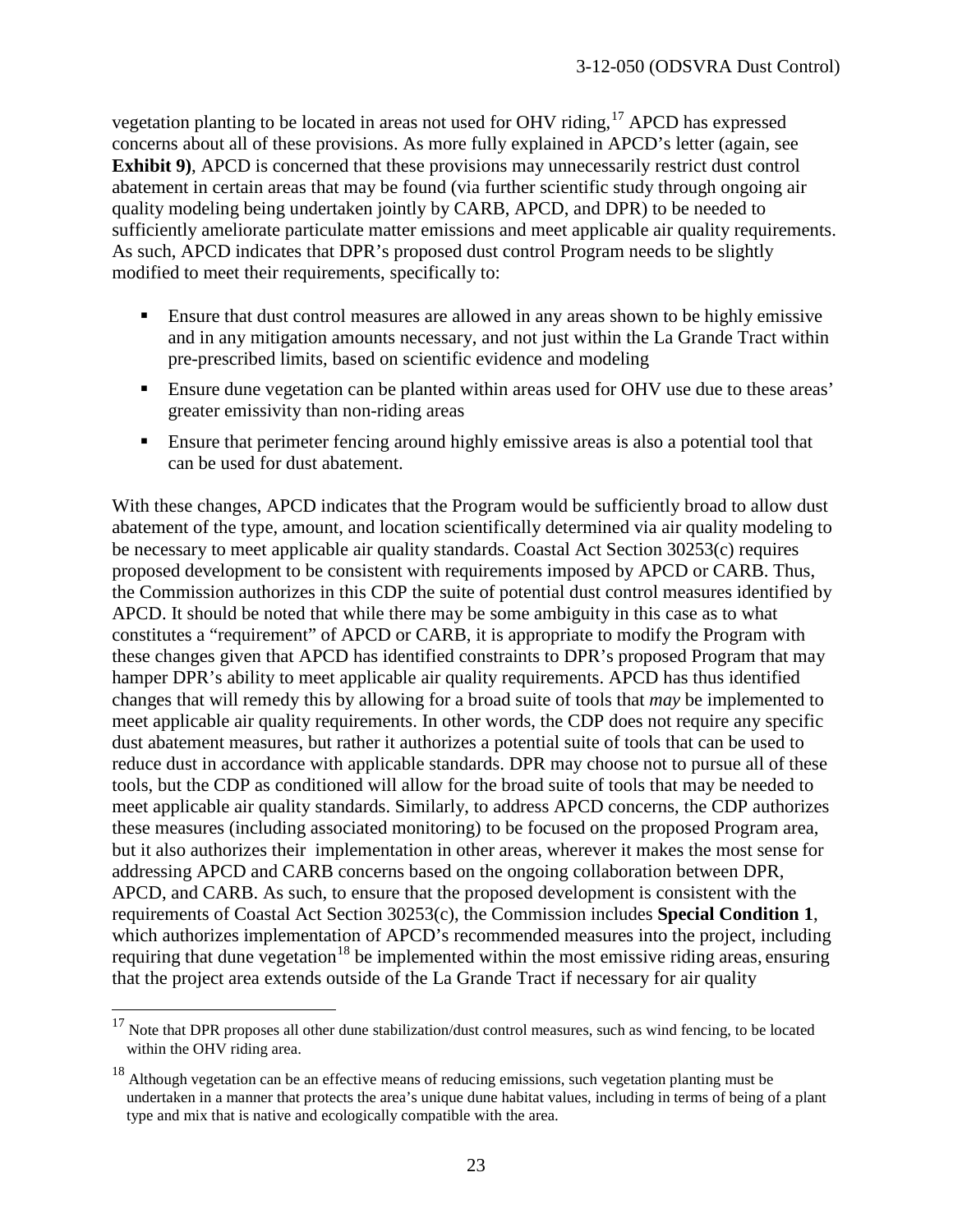$\overline{a}$ 

compliance, and also ensuring that the specific proposed dust measures are consistent with any APCD and CARB requirements related to ODSVRA dust control. Should these measures not be required by APCD or CARB, however, DPR is not required by this CDP to implement them.

It is noted here that **Special Condition 1(a)** allows for the use of straw bales and soil stabilizers as dust control measures, among other things. With respect to straw bales, it has been the Commission's experience at ODSVRA (through the ECDPs issued to DPR) that straw bales have had limited dust control efficacy, and that they can lead to significant adverse impacts to dune ESHA. Such bales, when introduced, can bring non-native and inappropriate vegetation and other materials into the dunes to the detriment of natural dune function and ecology for as long as they remain (as is the case with some 30 acres of a remaining straw bale array still present in the dunes, which are to be restored as part of this application). In addition, the activities necessary to remove such bales can lead to their own impacts, both from the removal activity itself (and the required access through the dunes to reach bales) and by remnants of bales that may remain in the dune environment to the continued detriment of ESHA. On this point, Commission staff ecologist Dr. Laurie Koteen (see her memorandum discussing these issues in **Exhibit 10**), and former Senior Commission staff ecologist Dr. John Dixon, have both opined that straw bales should not be used for this purpose in this dune ESHA if it can be avoided. Thus, **Special Condition 1(a)** includes a provision to only allow the use of straw bales if deemed to be required by DPR, APCD, and CARB per Section 30253(c), and if such bales will only be used in an amount, configuration, and composition that will not significantly disrupt dune habitat values.<sup>[19](#page-23-0)</sup>

With respect to soil stabilizers, again, Commission staff ecologists caution against using such materials in the dune environment except to the extent required by the APCD or CARB per 30253(c). Not only is their dust abatement efficacy untested at ODSVRA, but the introduction of these unnatural materials into the dune environment could have adverse impacts on dune flora and fauna, including because such soil stabilizer material may disperse more widely into that environment. As with straw bales, Dr. Koteen (again, see **Exhibit 10**) indicates that soil stabilizers should not be used for this purpose in this dune ESHA if it can be avoided and only when such soil stabilizers will not significantly disrupt dune habitat values. Thus, **Special Condition 1(a)** also requires a showing of no significant habitat disruption if soil stabilizers are required by DPR, APCD, and CARB in order to comply with both Section 30253(c) as well as Section 30240.

In addition, **Special Condition 2** provides for the annual submittal of the yearly work plan before implementing dust control and monitoring measures for any particular year, and similarly requires any such measures to be consistent with any APCD/CARB requirements to ensure continued Section 30253(c) consistency. And **Special Condition 3** allows for an extension of the Program beyond five years if DPR requests same and if there are not any changed circumstances requiring Commission review of the program as approved.

<span id="page-23-0"></span> $19$  Such as no disruption to dune ecosystem structure or function, no degradation of dune vegetation and dunedependent or aquatic wildlife, no facilitation of non-native species invasion, and no disruption of natural processes of dune formation and migration.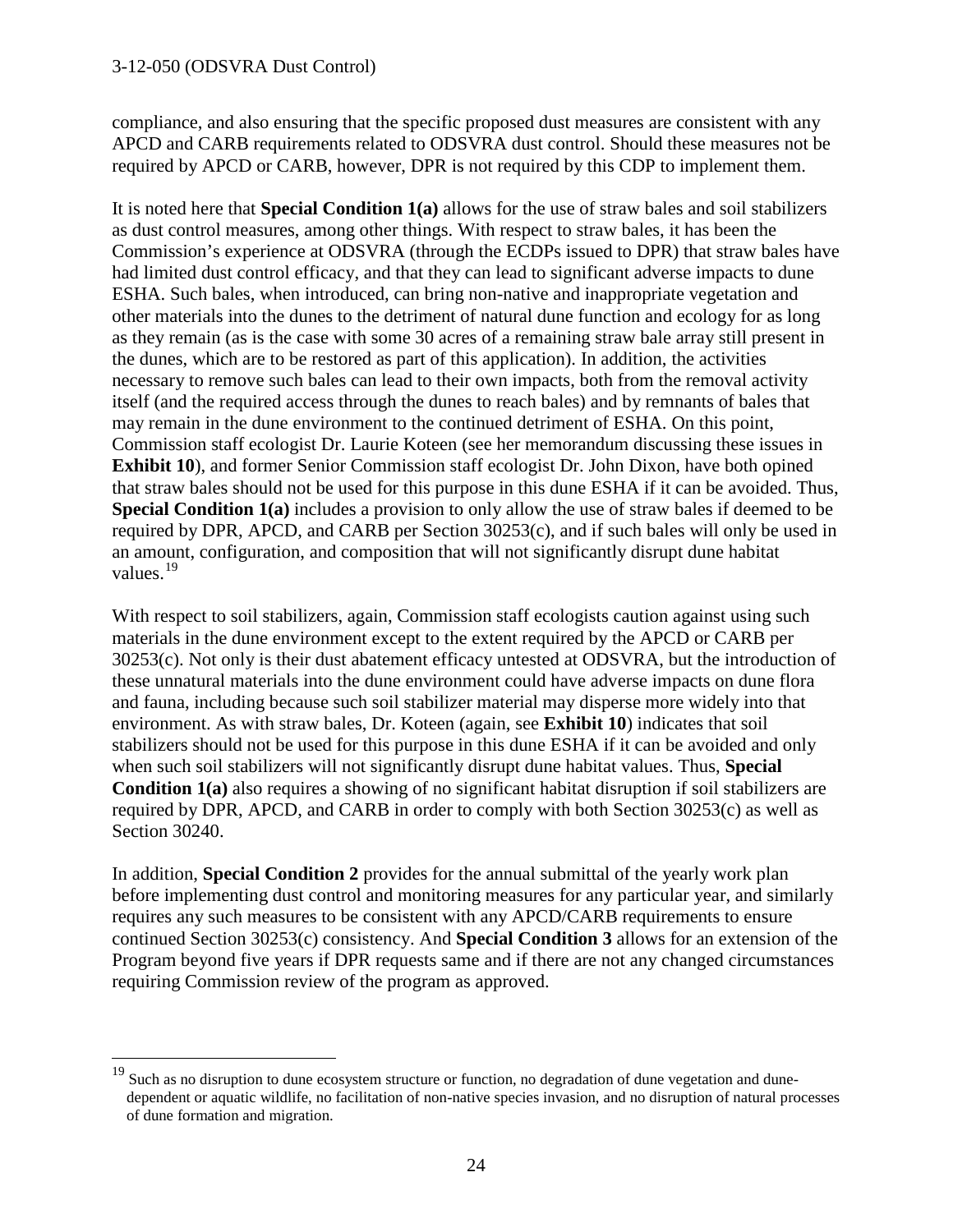#### *Section 30240 Requirements*

The next analytic question is whether the Program, including as modified to meet APCD/CARB requirements as required by Coastal Act Section 30253(c), is consistent with other Coastal Act requirements. Coastal Act Section 30240 protects environmentally sensitive habitat areas (ESHA) and prohibits non-resource dependent uses in such areas. All of the dune areas of ODSVRA constitute ESHA under the Coastal Act and the LCP, as discussed earlier, including due to it being part of a significant and sensitive ecological system, the Nipomo-Guadalupe dunes complex, much of which has been preserved exclusively for habitat protection purposes. In addition, portions of the ODSVRA area have been identified as critical habitat for the threatened Western snowy plover and endangered Steelhead trout, and support other sensitive species, including the endangered California least tern, Tidewater goby, and threatened California red-legged frog, which are protected under the Federal and State Endangered Species Acts. Thus, the project must constitute a resource dependent use to be consistent with Section 30240.

In this case the proposed project at its core seeks to stabilize dunes so as to help reduce emissions. Thus, although the objective is air quality related, the measures themselves are largely designed to better protect and preserve dune features, including stabilizing dune structure and restoring dune surface properties. When the sand is left undisturbed, a combination of salt spray and particle sorting causes a fragile crust to form over the sand surface, significantly reducing its emissivity. The proposed dust control measures prevent disturbance of sand dunes, help keep sand on-site, and restore habitat, with the overall effect of restoring the natural surface properties of the sand dunes. Thus, this development is an allowable restorative use under Section 30240.

In order to be consistent with Section 30240, the proposed development must also be designed to not significantly disrupt the habitat values of the dune ESHA. **Special Condition 1(a)** prioritizes dust control measures in areas that are already disturbed, ensuring that implementation of those dust control measures will not further disrupt the dune ESHA, and will also restore dune surfaces to a degree that is consistent with natural processes, and which can facilitate vegetation establishment. The proposed revegetation will expand areas of vegetated dune habitat, which is one of several habitat types among a shifting mosaic within the larger Guadalupe-Nipomo Dune Complex. Vegetated fore and back dunes will create habitat for wildlife species that rely on plant cover for migration and escape from predation and heat regulation, such as the Northern California legless lizard and the threatened California red-legged frog. As such, revegetation is consistent with the requirement to not significantly disrupt dune habitat. Implementation of the wind and other fencing proposed by DPR is also not expected to significantly disrupt the dune ESHA, as its presence will not inhibit the movement of wildlife. On the other hand, as described previously, installation of soil stabilizers and straw bales in ESHA does have the potential to significantly disrupt the habitat, depending on the size of the area in which they are placed and the relative level of existing disturbance in those areas (see also **Exhibit 10**). Thus, **Special Condition 1(a)** only allows installation of soil stabilizers and straw bales if such measures will be utilized in an amount, configuration, and composition that will not significantly disrupt dune ecosystem structure or function (based on such factors as these measures not degrading dune vegetation and dune-dependent or aquatic wildlife, not facilitating non-native species invasion, and not disrupting natural processes of dune formation and migration). If implementation of these measures is consistent with these criteria, they will not significantly disrupt habitat values.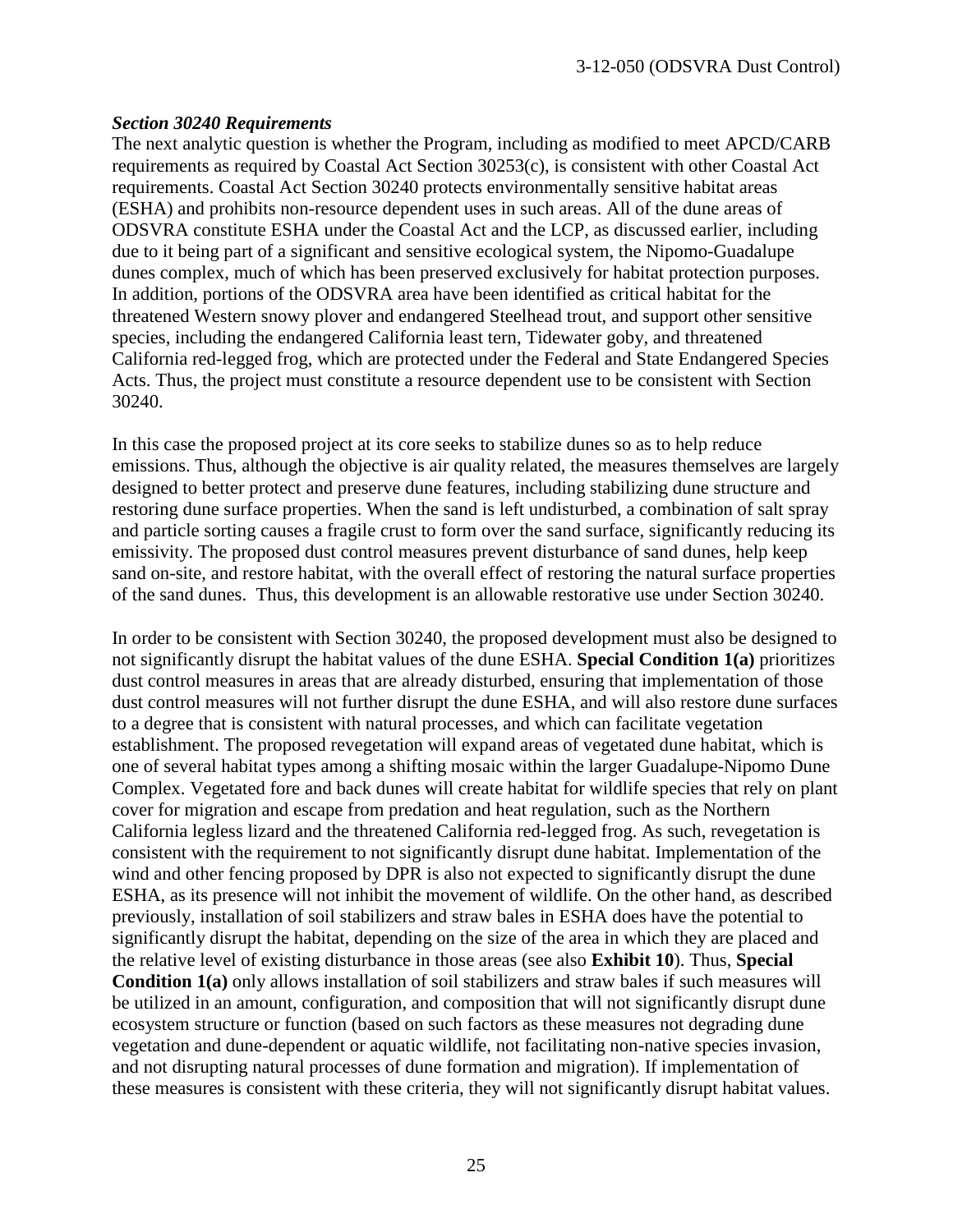Thus, as conditioned, the proposed project can be found consistent with Coastal Act Section 30240.

#### *Conclusion*

As conditioned, DPR's dust abatement and monitoring/reporting Program is a broad programmatic approach that overall has a goal of minimizing dust emissions, primarily through implementing measures that will restore the natural dune surface properties and stabilize dune structure. The CDP is conditioned to ensure that the proposed development is consistent with any requirements imposed by APCD or CARB. The proposed project will be subject to continued oversight and adaptation through continued research, modelling, and study, with the specific measures to be deployed each year developed through partnership and coordination among DPR, CARB, and APCD, with the Executive Director verifying their consistency with this CDP. The Program, as conditioned, will thus allow for the flexibility and adaptability needed to abate a significant and ongoing public health threat, while also ensuring the development will have a broad restorative effect on the sand dunes and will be implemented in a manner that does not significantly disrupt the habitat values on site. As conditioned, the dust control Program is consistent with Coastal Act Sections 30253(c) and 30240.

#### **2. Public Access and Recreation**

#### *Applicable Policies*

Coastal Act Sections 30210 through 30224 specifically protect public access and recreational opportunities. In particular:

*Section 30210. In carrying out the requirement of Section 4 of Article X of the California Constitution, maximum access, which shall be conspicuously posted, and recreational opportunities shall be provided for all the people consistent with public safety needs and the need to protect public rights, rights of private property owners, and natural resource areas from overuse.* 

*Section 30211. Development shall not interfere with the public's right of access to the sea where acquired through use or legislative authorization, including, but not limited to, the use of dry sand and rocky coastal beaches to the first line of terrestrial vegetation.* 

*Section 30212(a). Public access from the nearest public roadway to the shoreline and along the coast shall be provided in new development projects except where: (1) it is inconsistent with public safety, military security needs, or the protection of fragile coastal resources…* 

*Section 30213. Lower cost visitor and recreational facilities shall be protected, encouraged, and, where feasible, provided. Developments providing public recreational opportunities are preferred.* 

*Section 30214. The public access policies of this article shall be implemented in a manner that takes into account the need to regulate the time, place, and manner of public access depending on the facts and circumstances in each case including, but not limited to, the following: (1) Topographic and geologic site characteristics. (2) The capacity of the site to sustain use and at what level of intensity. (3) The appropriateness of limiting public access to the right to pass and repass depending on such factors as the fragility of*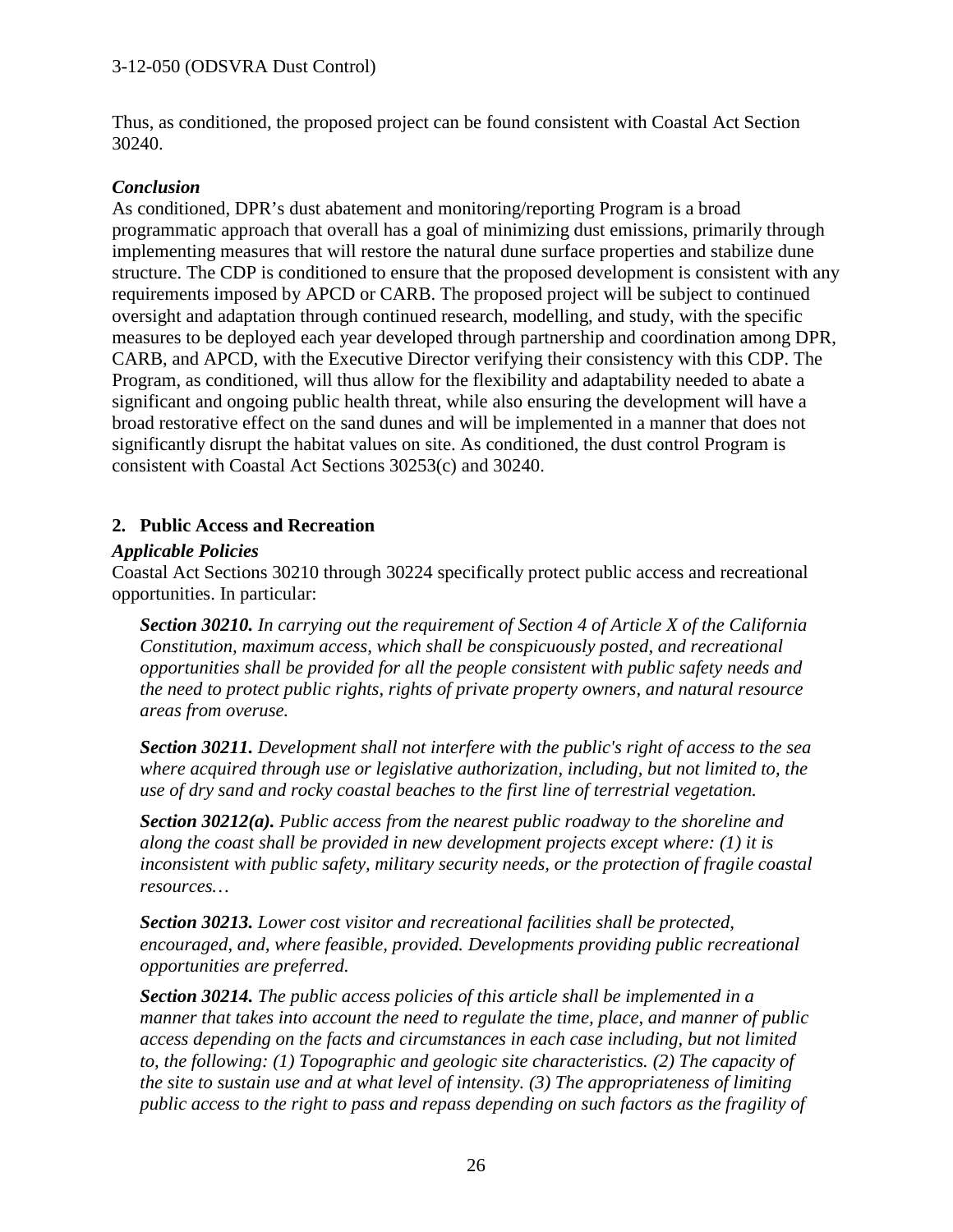*the natural resources in the area and the proximity of the access area to adjacent residential uses.* 

*Section 30220. Coastal areas suited for water-oriented recreational activities that cannot readily be provided at inland water areas shall be protected for such uses.*

*Section 30221. Oceanfront land suitable for recreational use shall be protected for recreational use and development unless present and foreseeable future demand for public or commercial recreational activities that could be accommodated on the property is already adequately provided for in the area.*

*Section 30223. Upland areas necessary to support coastal recreational uses shall be reserved for such uses, where feasible.*

While a fundamental tenet of the Coastal Act is to protect and provide for public access and recreational opportunities along the coast (e.g., Sections 30210, 30211, 30221, and 30223), the Act also recognizes that this access must be provided in manner that protects other coastal resources. For example, Section 30210 requires maximization of public access consistent with public safety needs and the need to protect natural resource areas from overuse, and Section 30212(a) requires that public access be provided except where it is inconsistent with public safety and the protection of fragile coastal resources. And finally, Section 30214 explicitly requires that its public access provisions "be implemented in a manner that takes into account the need to regulate the time, place and manner of public access" depending on, among other things, "the capacity of the site to sustain use and at what level of intensity," and the need to potentially limit access "depending on such factors as the fragility of the natural resources in the area."

#### *Analysis*

The Program's dust abatement measures are proposed to be undertaken in some areas currently used for public recreational opportunities, namely OHV riding and camping. Although the parameters of the proposal are broadly defined, some of the existing use areas will likely be reduced in these areas where dust abatement measures will be implemented, in large part because these areas have been identified to date by modelling as the areas that are the most emissive, and thus implementation of dust control measures will be most effective in these areas. Thus, any such recreational areas in which dust control measures would be placed would not be available for these recreational purposes, but rather would be permanently (in the case of dune vegetation areas) or temporarily (in the case of other dust control measures, such as wind fencing, which would only be operational in the windy season) used for dust abatement purposes. As described previously, the Program is expected to generally result in some 20 acres of dune vegetation being planted per year (or some 100 acres of dune that would be vegetated over five years) and approximately 40 acres of other dust abatement measures, although this acreage could be increased or decreased by DPR, in consultation with APCD and CARB, each year for five years. Thus, although these numbers could change depending on what the modelling and collaboration between DPR, APCD, and CARB result in for any particular year under the Program, following year five's windy season, it is expected that some 100 acres of land currently used for such vehicular recreational purposes could be transitioned to vegetated dunes and thus not be available for such purposes. It could also be less or more than this area, depending on if the dunes that are vegetated are in or out of the riding area, and depending on how much dune area is actually revegetated. That being said, the estimated 100 acres provides a useful metric for understanding the project's potential impact to public access and recreational opportunities in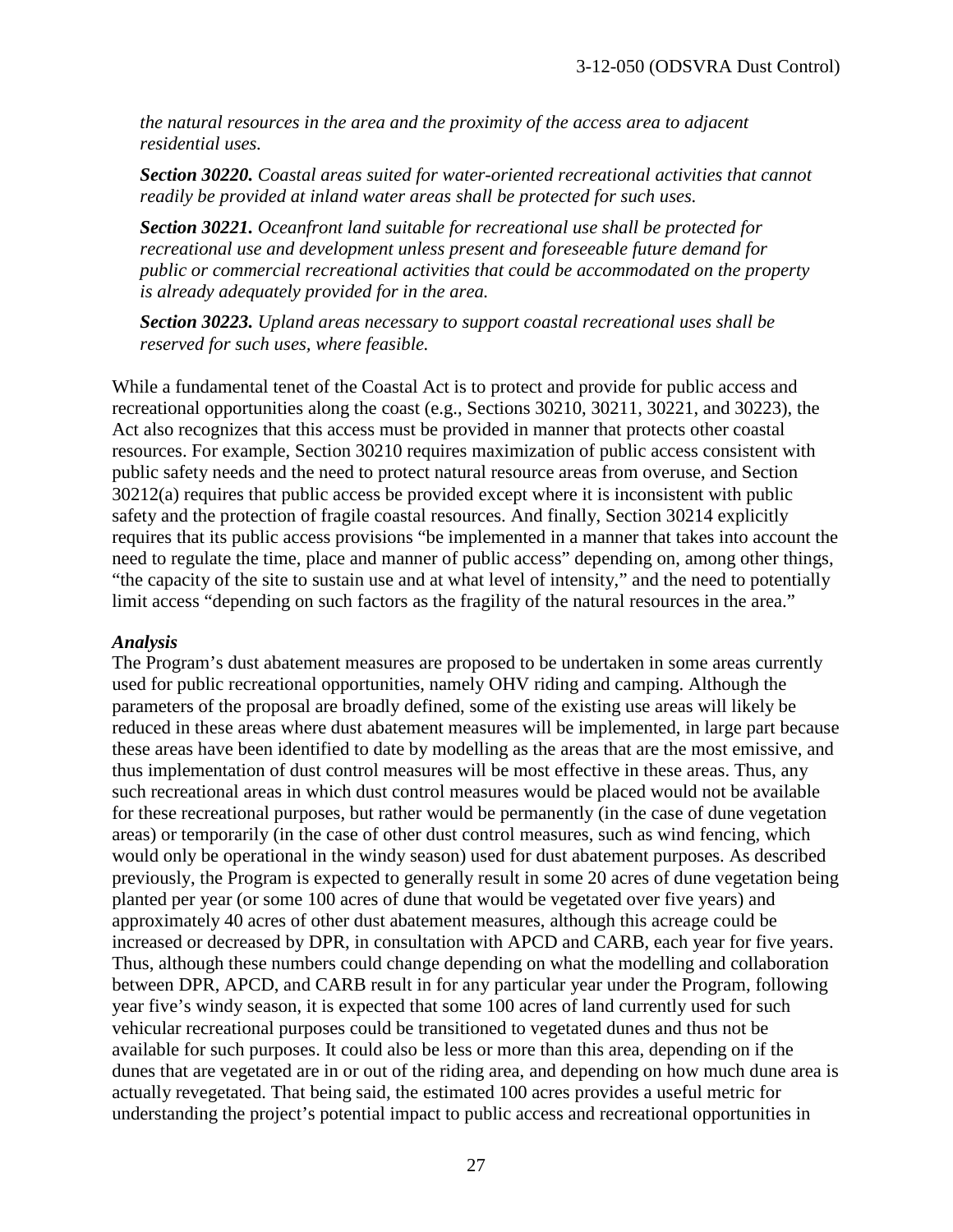#### quantitative terms.

 $\overline{a}$ 

Similarly, and again dependent on the means necessary to meet APCD/CARB requirements, some 40 acres of recreational area, which could be increased or decreased depending on the dust control needs in any given year, could be off-limits to recreational use during roughly the spring and summer time of each year for the duration of the project, or during approximately half of the year, when seasonal measures are also applied (e.g., wind fencing, 'hot spot' containment, etc.). While this is a temporary disruption of recreation, it would still result in some area being offlimits to vehicular recreation when in place (if located in the riding area) each year.

Although these impacts to vehicular recreation raise some concerns with respect to consistency with Coastal Act public access policies, the Coastal Act provides direction on this point. Specifically, and as described above, the Coastal Act explicitly requires that its public access provisions "be implemented in a manner that takes into account the need to regulate the time, place and manner of public access" depending on, among other things, "the capacity of the site to sustain use and at what level of intensity,, and the need to potentially limit access "depending on such factors as the fragility of the natural resources in the area" (Section 30214). In this case, the project, as conditioned, *ensures* consistency with 30214. Specifically, while the dust control Program is likely to result in the vehicular recreational impacts described above, the purpose for such potential impacts is to facilitate the stabilization of dune structure and restoration of dune surface properties at ODSVRA, and thus to help reduce dust emissions. The Coastal Act specifically requires public access and recreational opportunities to be provided in a manner that respects fragile natural resources and protects natural areas from overuse, and the project as conditioned implements that requirement. The Act does not stand for a premise that public access and recreation must be provided in all places irrespective of constraints. It also does not prohibit reducing areas currently used for recreational access purposes as necessary to address natural resource constraints. Rather, the Act specifies the parameters for when it may be appropriate to limit and regulate such access, including for the protection of natural resources. In this case, the potential recreational impacts are due to these specifically protected purposes (i.e., the project will protect fragile dune natural resources by stabilizing dune structure and restoring dune surface properties so as to reduce emissivity and protect air quality).

In addition, there currently are 1,453 acres of land at ODSVRA currently open to OHV riding and camping.<sup>[20](#page-27-0)</sup> Thus, the dust control Program as conditioned could ultimately lead to some 100 acres out of 1,453 acres not being available for vehicular recreation after five years, or less than 7% of the overall riding area, and some approximately 40 acres (less than 3% of the riding area) off limits seasonally. Over 1,300 acres would continue to remain available to OHV use in that scenario, or over two square miles of dunes for OHV riding. In addition, the Park's remaining 1,199 acres and six linear miles of sandy beach, $^{21}$  $^{21}$  $^{21}$  which are currently available for other recreational opportunities such as hiking, beach-going, and swimming, will continue to be available for such purposes, even after implementation of the Program. Thus, while the Program may result in some reduction in OHV area, the reduction is relatively minor when compared with

<span id="page-27-0"></span><sup>&</sup>lt;sup>20</sup> ODSVRA totals 3,497 acres, with 2,652 acres open to public recreation of all kinds (including the 1,453 acres used for OHV riding and camping, and some 1,199 acres limited to more passive (and non-vehicular) access) and 845 acres that is off-limits to public access to protect dune and other coastal resources.

<span id="page-27-1"></span><sup>&</sup>lt;sup>21</sup> **Special Condition 1** requires all track-out devices to be located off the beach, including to ensure that there is no loss of beach for access and recreation purposes as part of the Program.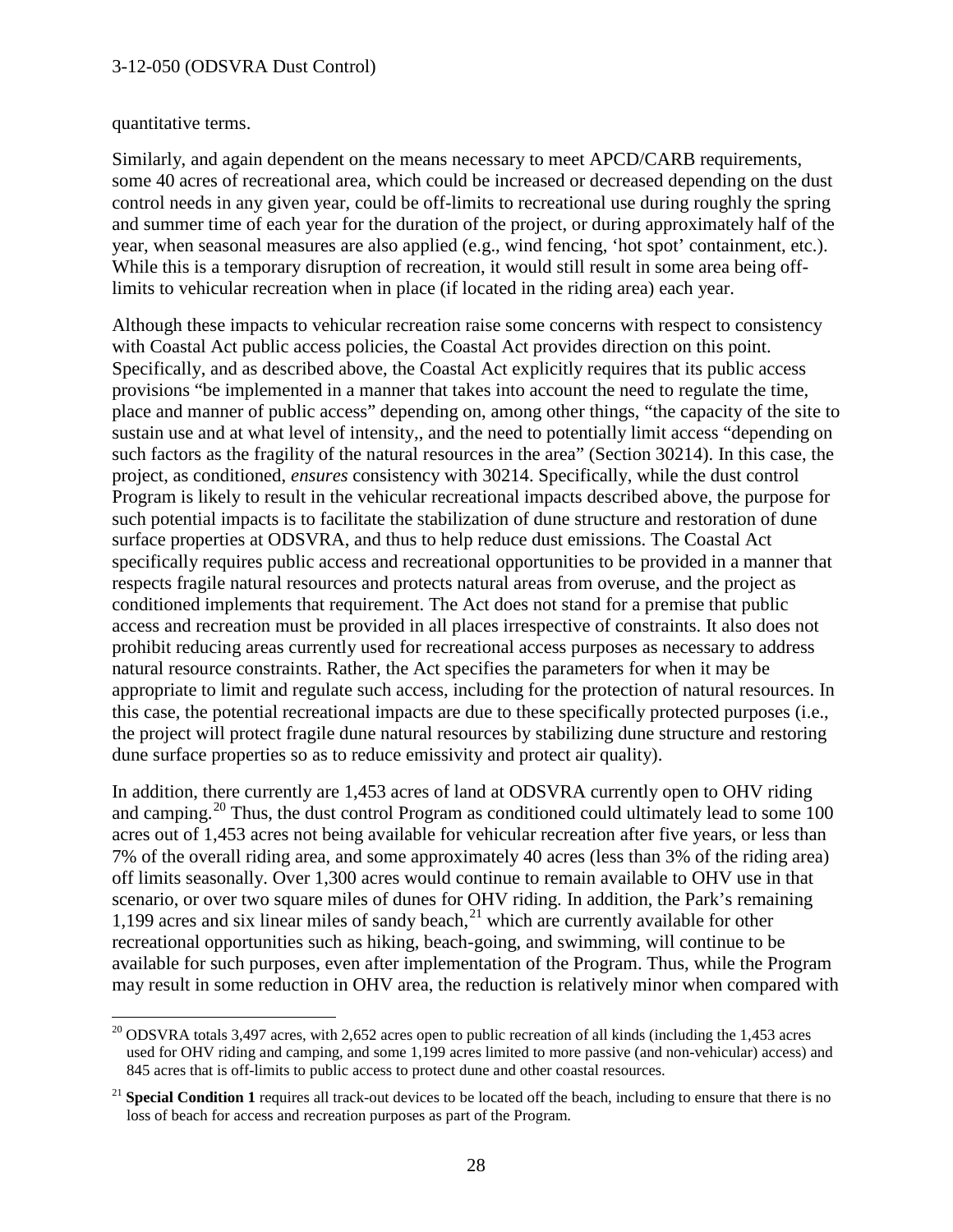ODSVRA's size and remaining access/recreation opportunities and thus will not significantly adversely affect public access/recreation opportunities. Even if the estimates of potential affected vehicular recreation area underestimate the ultimate total area off limits to vehicular use that results from the DPR, APCD, and CARB collaboration on the Program, ODSVRA provides a very large area for public recreational access, including over two square miles for OHV use even after Program implementation, and the recreational effects are thus limited, in addition to being appropriate in terms of the need in this case "to regulate the time, place, and manner of public access" as directed by the Act and as described above. The Program, as conditioned, will therefore not result in a significant adverse impact to public access and recreational opportunities in this context and is consistent with Coastal Act public access requirements, particularly as these requirements allow limits on access to protect natural resources.

And finally, it is important to note that DPR includes as part of this CDP application a measure to study the feasibility associated with replacing any area that is currently used for OHV use that is lost to such use for dust control purposes. Specifically, DPR seeks to provide a 1:1 replacement of any OHV riding areas that become off limits to OHV use under the Program, where replacement areas would need to be within the same regional geographic location as ODSVRA, and DPR indicates that it intends to actively research and identify these replacement lands until three years after completion of the Program or by 2025, whichever is later (see **Exhibit 6**). DPR proposes this measure to mitigate for what it concludes (including through its Environmental Impact Report) is a significant adverse impact of the project, namely what DPR describes as the loss of any lands currently used for OHV/camping use. However, there are numerous Coastal Act consistency issues with this replacement concept.

As a fundamental point, such replacement is unnecessary and unwarranted under the Coastal Act because, for all the reasons articulated above, the dust control Program as conditioned is consistent with the Coastal Act, including its public access and recreation policies, *without* such OHV riding area replacement. Thus, under the Coastal Act, there is no significant adverse impact to public access and recreation that requires mitigation, let alone 1:1 replacement riding areas. And importantly, the idea of opening up new lands to OHV/camping activity is not and cannot be authorized by this CDP, including because doing so would require an amendment to CDP 4- 82-300, which provides for the basic operation of the Park under the Coastal Act. As described previously, that CDP was established as a way to balance OHV recreation with coastal resource protection, and opening up new lands to such activity raises core Coastal Act consistency issues that must be understood holistically and comprehensively with other germane issues regarding Park staging, access, use limits, and other issues. If DPR were to proposed new riding areas, all of these interrelated issues would need to be addressed in an amendment to *that* CDP, which is ODSVRA's comprehensive CDP that broadly authorizes the Park's operations under the Coastal Act, and not in *this* CDP application, which is focused on necessary dust control measures to address a significant and ongoing public health threat. Finally, and perhaps most critically, all of the areas in and around ODSVRA that are not currently available to OHV riding (i.e., the areas where DPR would seek to expand OHV riding) are ESHA, and at a fundamental level OHV use is not allowable in ESHA. Notwithstanding the fact that the base CDP, as amended, allows for OHV use in some ESHA currently, that authorization was based on the existence of pre-Coastal Act activities ultimately recognized and formalized via CDP in 1982, and as adjusted since then. DPR has not explained how authorization of *new* riding in sand dunes in ODSVRA, which constitutes ESHA, could be found consistent with Section 30240 of the Coastal Act. Therefore, and to the extent there is any question, this CDP does not authorize any activity related to any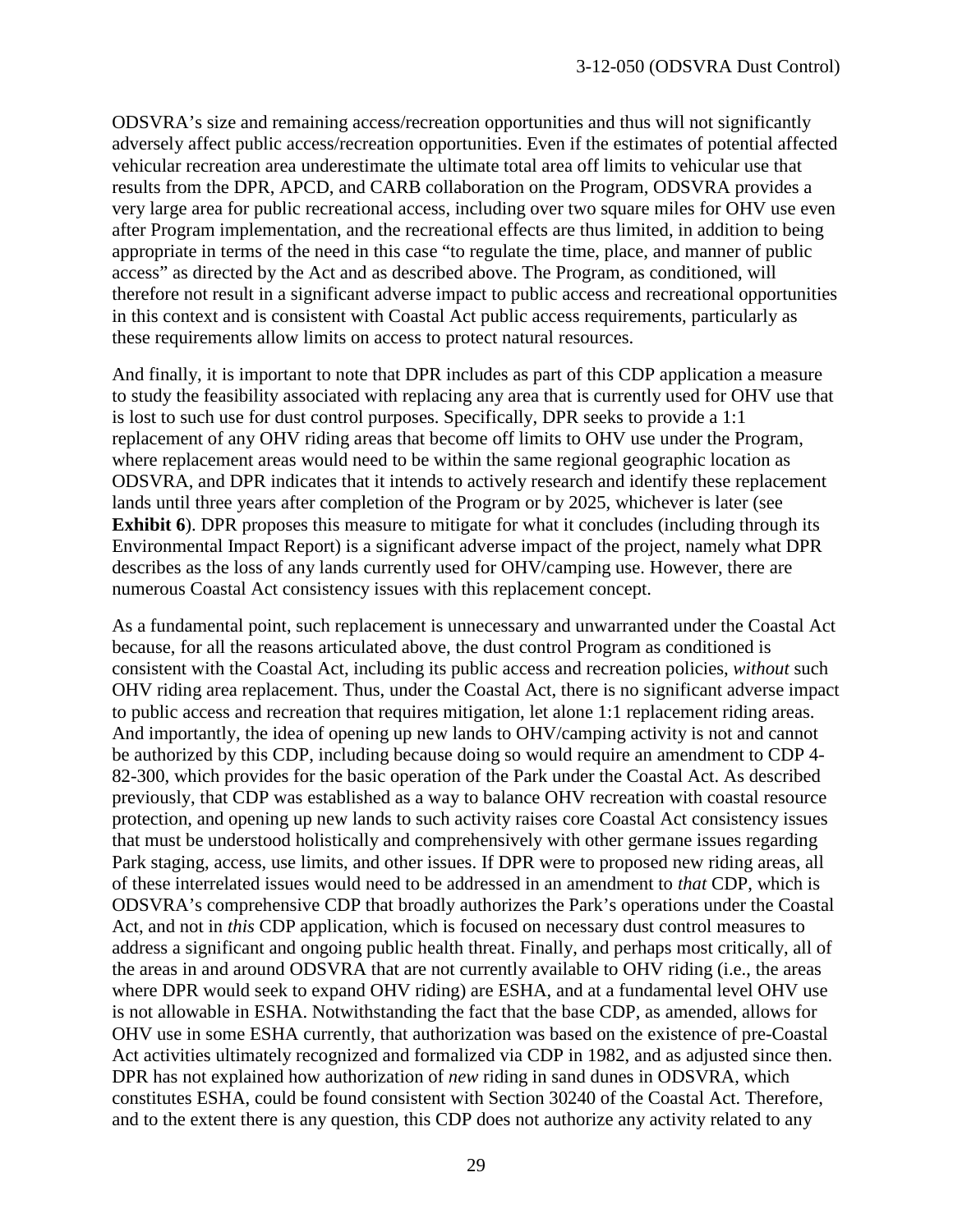efforts to pursue additional OHV riding area.

In conclusion, and for all the reasons articulated above, the project is consistent with the public access and recreation policies of the Coastal Act.

#### **3. Other**

 $\overline{a}$ 

Coastal Act Section 30620(c)(1) authorizes the Commission to require applicants to reimburse the Commission for expenses incurred in processing CDP applications. Thus, the Commission is authorized to require reimbursement for expenses incurred in defending its action on the pending CDP application in the event that the Commission's action is challenged by a party other than the Applicant. In this case, the Commission has already been sued (twice by the Friends of Oceano Dunes) and has been threatened with additional litigation (by Friends of Oceano Dunes) for its efforts to date in permitting DPR's activities related to dust control at ODSVRA consistent with Coastal Act requirements. As indicated earlier, such litigation remains pending. It is a definite possibility that approval of this CDP to authorize DPR's further efforts to comply with APCD and CARB requirements and address this significant and ongoing public health threat will subject the Commission to further litigation.

Additionally, the Sierra Club has also expressed to Commission staff that it is considering legally challenging authorization for OHV use in the La Grande Tract if the CDP under consideration is ultimately approved. The Sierra Club previously sued DPR to prohibit OHV use in La Grande Tract altogether in *Sierra Club v. California Dept. of Parks and Recreation* (2012) 202 Cal.App.4th 735 ("*Sierra Club c. DPR*"). However, in that case the Second District Court of Appeal held that "Sierra Club has failed to allege that State Parks has a clear and present ministerial duty to ban OHV activities on the La Grande Tract." (*Id*. at 743.) The Commission understands that the Sierra Club may use this CDP application as an opportunity to again challenge OHV use in La Grande Tract as a general matter. This litigation risk<sup>[22](#page-29-0)</sup> also justifies imposition of a special condition requiring reimbursement by DPR of costs and attorneys' fees associated with litigation.

Therefore, consistent with Section 30620(c), the Commission imposes a condition requiring reimbursement for any costs and attorneys' fees that the Commission incurs in connection with the defense of any action brought by a party other than the Applicant challenging the approval or issuance of this permit (**Special Condition 4**).

<span id="page-29-0"></span><sup>22</sup> As acknowledged by the court in *Sierra Club v. DPR* (*e.g.*, 202 Cal.App.4th at 739, 743) and as discussed earlier in this report, DPR operates ODSVRA, including allowing OHV use with the La Grande Tract, pursuant to CDP No. 4-82-300 as amended. The San Luis Obispo County LCP also has specific policies addressing La Grande Tract use. The Commission thus has a long history of addressing the complicated nature of La Grande Tract use, including how such use relates to the LCP as well as other core Park issues addressed in the CDP, such as with staging and access locations. Thus, while this CDP action does address OHV use in the La Grande Tract, it only addresses it inasmuch as such use affects air quality, rather than whether such use is allowed in this area at all pursuant to the LCP. Again, this latter question is a complicated one that implicates other core ODSVRA operating issues related to the base CDP 4-82-300.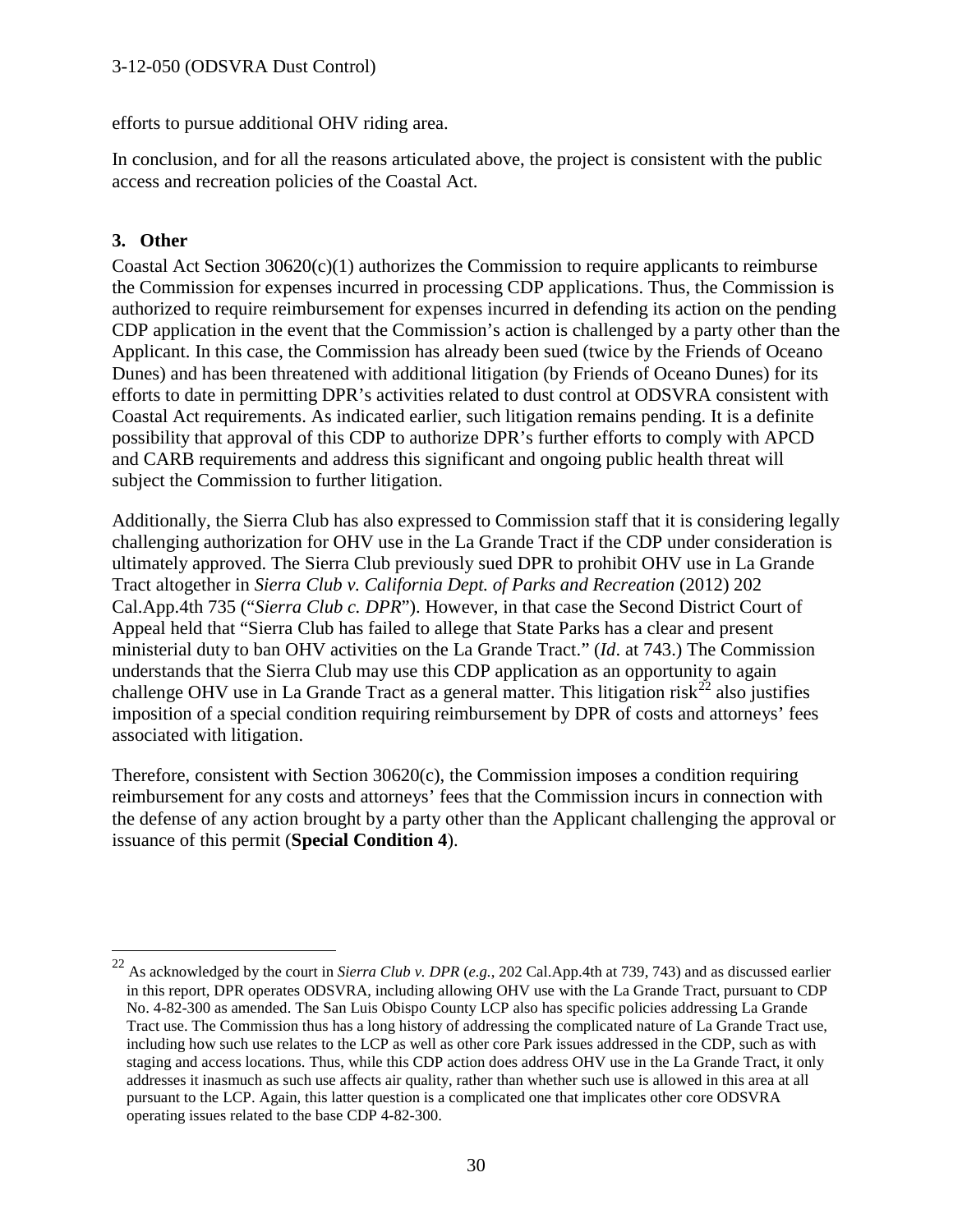### **G. CALIFORNIA ENVIRONMENTAL QUALITY ACT (CEQA)**

Section 13096 of the California Code of Regulations requires that a specific finding be made in conjunction with coastal development permit applications showing the application to be consistent with any applicable requirements of CEQA. Section 21080.5(d)(2)(A) of CEQA prohibits a proposed development from being approved if there are feasible alternatives or feasible mitigation measures available which would substantially lessen any significant adverse effect that the activity may have on the environment.

The Applicant, DPR, acting as the CEQA lead agency, certified an Environmental Impact Report (State Clearinghouse #2012121008) for the proposed project on March 22, 2017. The Coastal Commission's review and analysis of coastal development permit applications has been certified by the Secretary of Resources as being the functional equivalent of environmental review under CEQA (14 CCR Section 15251 $(c)$ ). As a responsible agency, the Commission complies with CEQA "by considering the EIR … prepared by the Lead Agency and by reaching its own conclusions on whether and how to approve the project involved." (14 CCR § 15096(a).) The Commission's conclusions in this regard differ from those of DPR's CEQA findings on certain fundamental analyses and conclusions, perhaps most critically with respect to whether and how the Program, as conditioned, would lead to public access impacts to OHV use that require mitigation, as well as statements and analyses defining OHV activity as a coastal-dependent use as that term is defined under the Coastal Act.<sup>[23](#page-30-0)</sup> On these issues, the Commission respectfully disagrees with DPR, and does not here concur with DPR conclusions on these issues. On the contrary, the preceding findings discuss the relevant coastal resource issues and Coastal Act consistency with the proposal, and the conditions identify appropriate modifications to avoid and/or lessen any potential for adverse impacts to said resources.

As such, there are no additional feasible alternatives or feasible mitigation measures available which would substantially lessen any significant adverse environmental effects which approval of the proposed project, as conditioned, would have on the environment within the meaning of CEQA. Thus, if so conditioned, the proposed project will not result in any significant environmental effects for which feasible mitigation measures have not been employed consistent with CEQA Section  $21080.5(d)(2)(A)$ .

 $\overline{a}$ 

<span id="page-30-0"></span> $^{23}$  Coastal Act Section 30101 defines 'coastal-dependent development or use' as "any development or use which requires a site on, or adjacent to, the sea to be able to function at all." As such, OHV activity is not related in any way to the sea to function, and thus is not a coastal-dependent use under the Coastal Act.